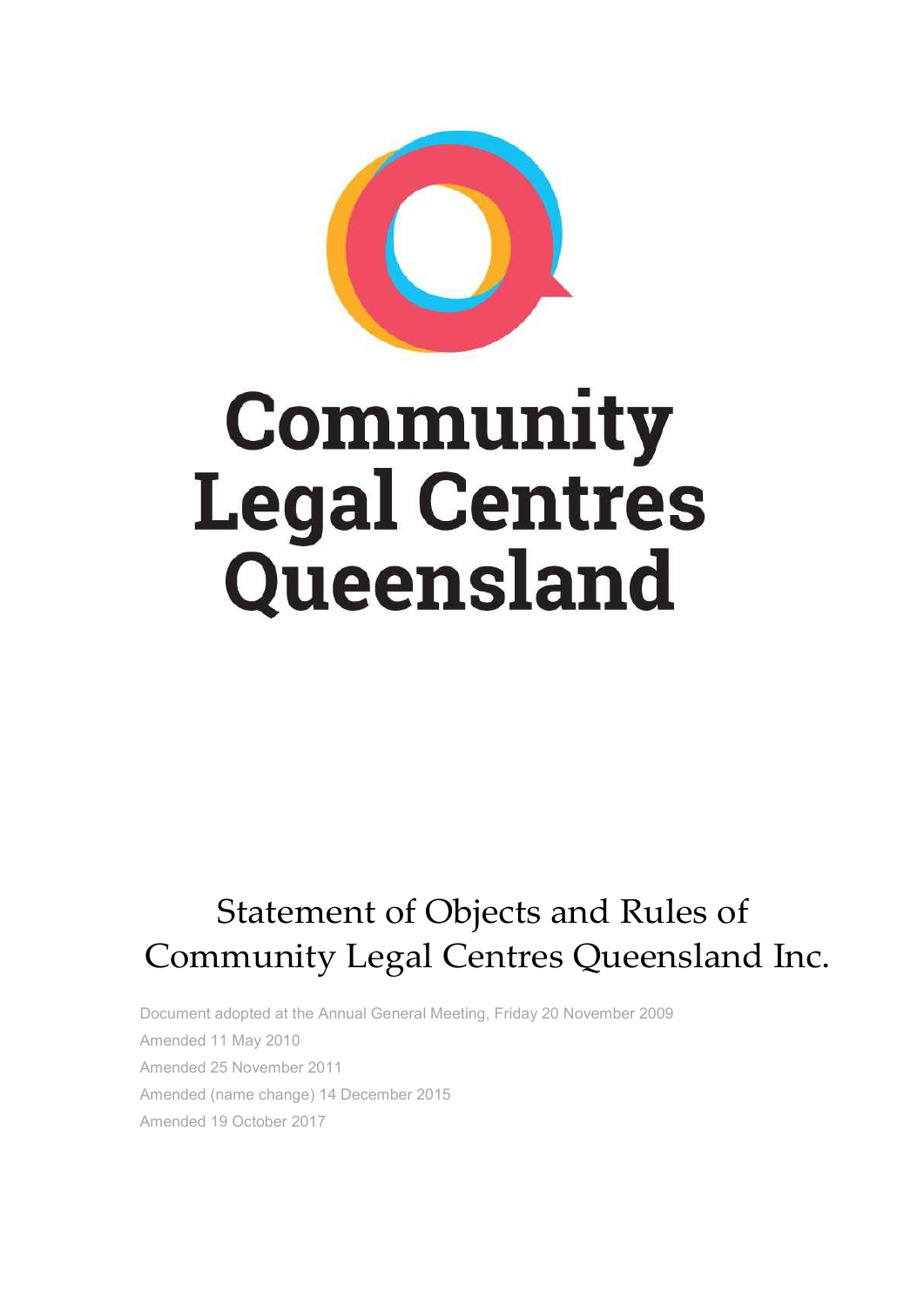# Objectives and Rules for Community Legal Centres Queensland Inc.

incorporated under the Associations Incorporation Act 1981

| 1.  |  |
|-----|--|
| 2.  |  |
| 3.  |  |
|     |  |
| 4.  |  |
| 5.  |  |
| 6.  |  |
|     |  |
| 7.  |  |
| 8.  |  |
| 9.  |  |
| 10. |  |
| 11. |  |
| 12. |  |
| 13. |  |
| 14. |  |
| 15. |  |
| 16. |  |
| 17. |  |
| 18. |  |
|     |  |
| 19. |  |
| 20. |  |
| 21. |  |
| 22. |  |
| 23. |  |
| 24. |  |
| 25. |  |
| 26. |  |
| 27. |  |
| 28. |  |
| 29. |  |
| 30. |  |
| 31. |  |
| 32. |  |
|     |  |
| 33. |  |
| 34. |  |
| 35. |  |
| 36. |  |
| 37. |  |
| 38. |  |
|     |  |
| 39. |  |
| 40. |  |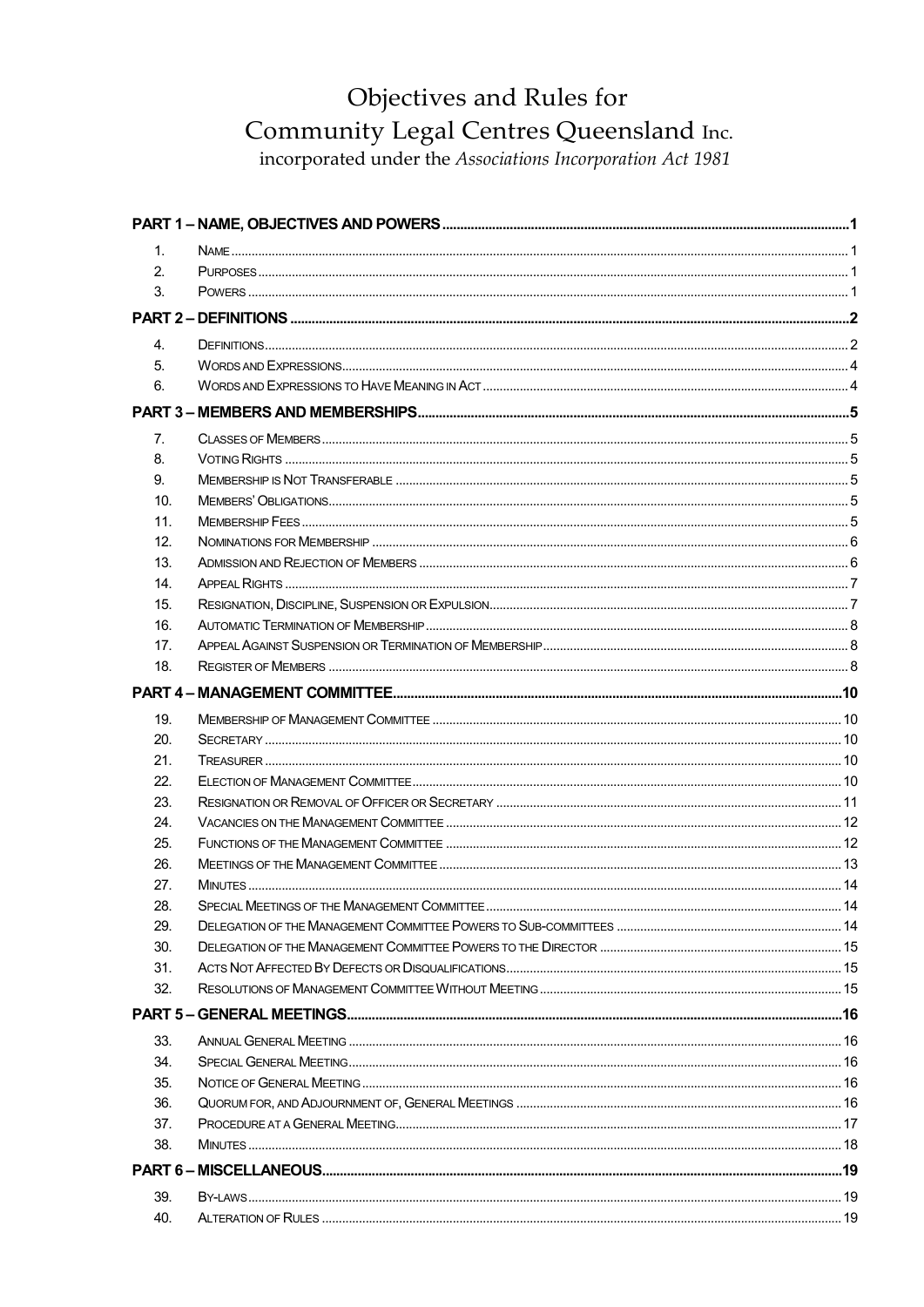| 41. |  |
|-----|--|
| 42. |  |
| 43. |  |
| 44. |  |
| 45. |  |
| 46. |  |
| 47. |  |
| 48. |  |
| 49. |  |
| 50. |  |
| 51. |  |
| 52. |  |
|     |  |
|     |  |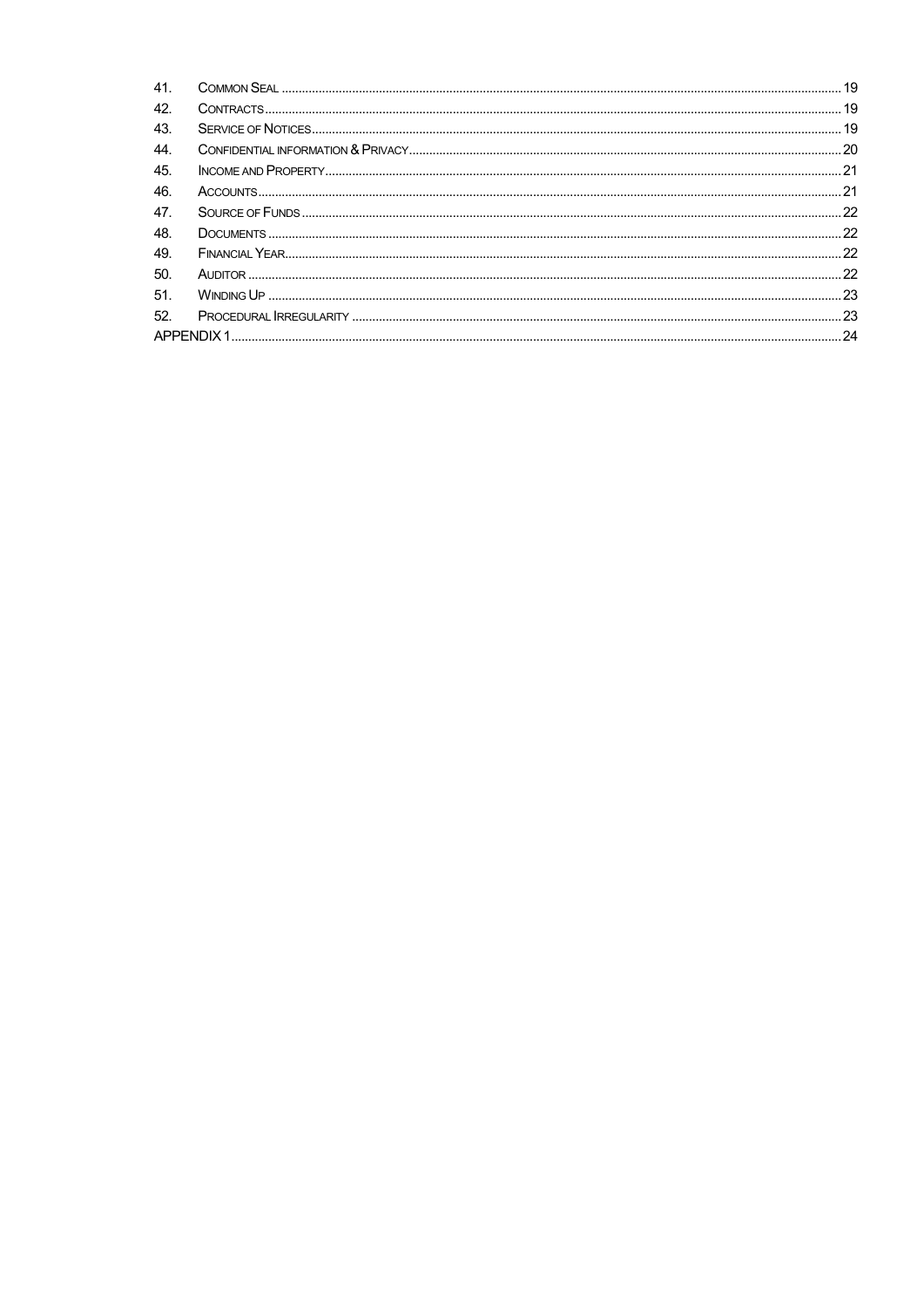# PART 1 – NAME, OBJECTIVES AND POWERS

#### 1. Name

The name of the incorporated association is Community Legal Centres Queensland Inc ('the Association').

#### 2. Purposes

The Association is established for the public charitable purposes of assisting disadvantaged and marginalised members of the Queensland community to obtain access to legal services, legal representation and other related services, by means including, but not limited to: '

- (a) assisting those disadvantaged and marginalised people to resolve legal problems by providing information and referral services to legal assistance services and facilities;
- (b) acting as a peak body for Queensland community legal centres and supporting and assisting community legal centres to provide and improve legal assistance services to disadvantaged and marginalised persons;
- (c) collaborating with other organisations with similar objects;
- (d) advocating for the interests of the disadvantaged and marginalised people who are in need of legal services and the interests of community legal centres within Queensland; and
- (e) all other means and activities which are incidental or ancillary to the achievement of these purposes.

#### 3. Powers

- (a) The Association has the powers of an individual.
- (b) The Association may, for example
	- (i) enter into contracts;
	- (ii) acquire, hold, deal with and dispose of property;
	- (iii) make charges for services and facilities it supplies; and
	- (iv) do other things necessary or convenient to be done in carrying out its affairs.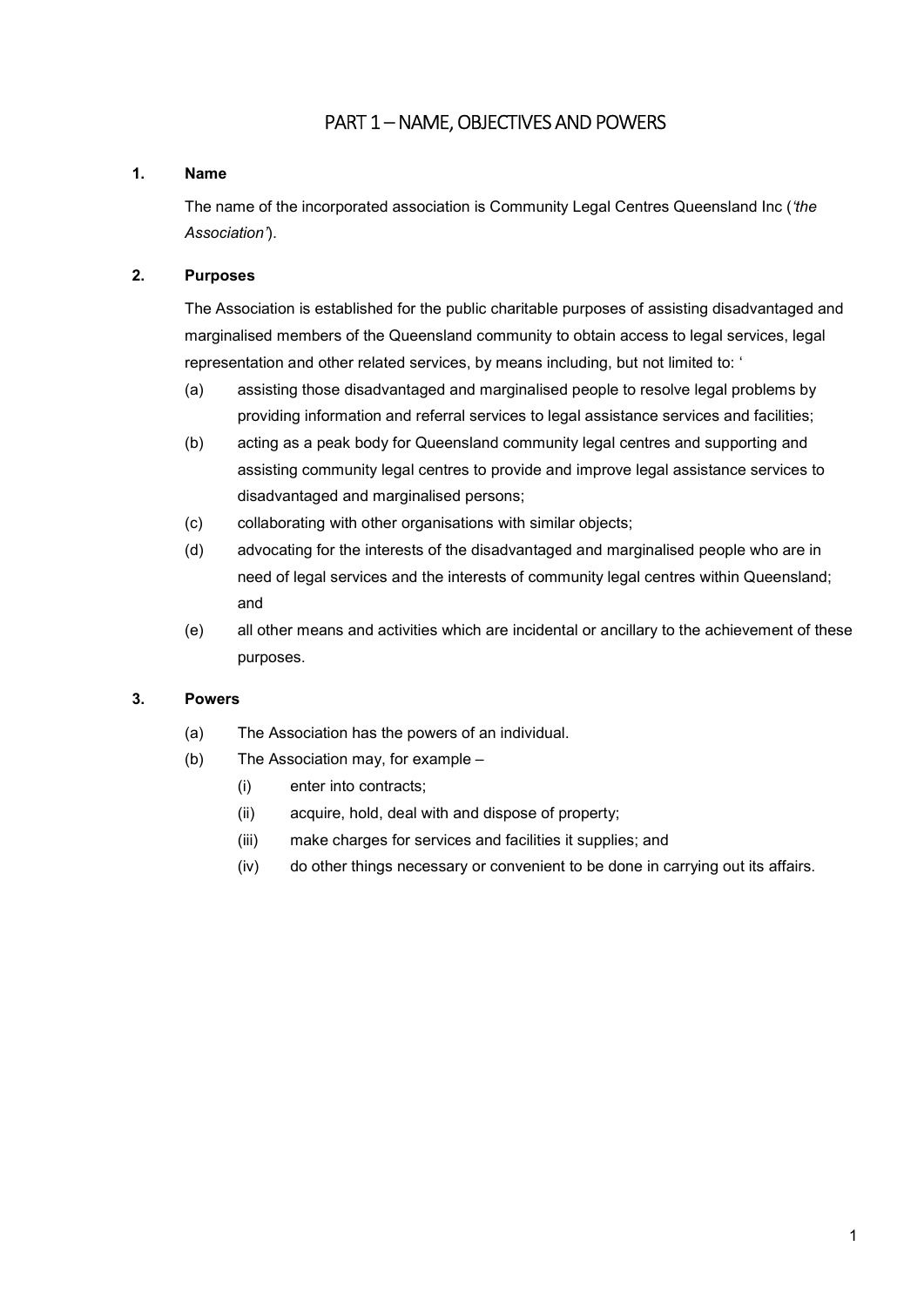# PART 2 – DEFINITIONS

#### 4. Definitions

In these Rules:

Act means the Associations Incorporation Act 1981 (Qld).

Association means Community Legal Centres Queensland Inc.

Community Legal Centre means a centre which is:

- (a) an organisation, the service provision of which, is independent from government, commercial and professional bodies;
- (b) located in or operates in Queensland;
- (c) a non-profit, incorporated community based organisation whose goals and priorities are established in response to the geographic community and/or community of interest it serves;
- (d) an organisation which aims to:
	- (i) provide free of charge or predominantly free of charge legal and support services to the community or a section of the community;
	- (ii) develop effective ways of informing members of the community of their legal rights and responsibilities;
	- (iii) provide disadvantaged and/or vulnerable sections of the community with access to legal and related information and/or services;
	- (iv) advocate for the development of laws, administrative practices and a legal justice system which are fair, just and accessible; and
	- (v) develop and maintain close links with the community it serves to ensure that areas of unmet needs are detected and appropriate services developed; and
- (e) an organisation which has developed, and continues to develop management and operational structures which enable the involvement of the community or communities it serves.

Confidential Information of a Member means, whether or not in material form:

- (a) all information with respect to that Member disclosed (orally, in writing, by electronic or other media, by visual observation or by other means) by that Member to the Association including past, current and prospective financial data; client, supplier or stakeholder lists or data; business, marketing or communications plans, information relating to projects or competitive strategies; technical or strategic information; economic or commercially sensitive information; precedents, trade secrets; drawings, specifications, software or business information; information about a Member's employees and any other non-public material or information relating to the activities, communications, or operations of that Member;
- (b) that part of all notes and other records prepared by the Association based on or incorporating the information referred to in paragraph (a) of this definition; and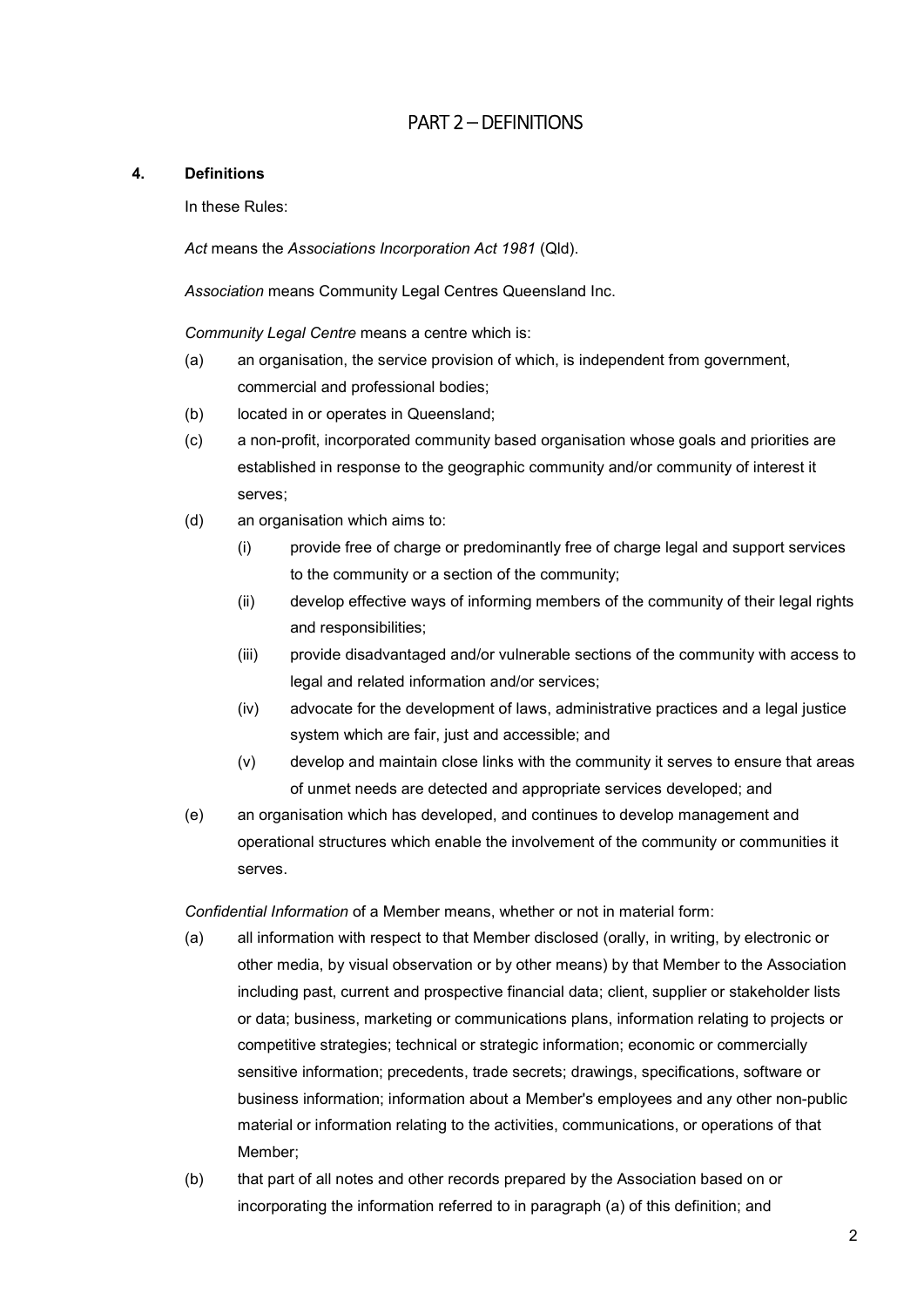(c) all copies of the information and those parts of the notes and other records referred to in paragraphs (a) and (b) of this definition.

Director General means the Director General of the Queensland State Government Department with responsibility for the Act

Director means the person for the time being employed by the Association to be responsible for the day to day management of the Association

General Meeting means any meeting of the members of the Association (including, but not limited to, Annual General Meetings and Special General Meetings).

ITAA 97 means the Income Tax Assessment Act 1997 (Cth).

Management Committee means the Management Committee of the Association.

Member means a person who:

- (a) was an 'Ordinary Member' of the Association immediately preceding the adoption of these Rules; or
- (b) meets the requirements of Rule 7(b) and is approved by the Management Committee (which approval may be revoked from time to time in accordance with Rule 15) as a member of the Association.

NACLC means the National Association of Community Legal Centres.

NACLC Accreditation means accreditation as a community legal centre in accordance with NACLC's accreditation criteria and procedures for accreditation from time to time.

Officer means a member of the Association's Management Committee.

Personal Information means information or an opinion about an individual whose identity is apparent or reasonably ascertainable from that information or opinion.

PII Scheme means the NACLC Professional Indemnity Insurance Scheme or any replacement of that scheme from time to time.

President means either the Officer elected or appointed as the Association's President who usually presides at the Management Committee meetings.

Regulation means the Associations Incorporation Regulation 1999 (Qld).

Rules means this Statement of Objects and Rules of the Association.

Secretary means the person holding office under these Rules as Secretary of the Association.

Special General Meeting means a General Meeting of the Association other than an Annual General Meeting.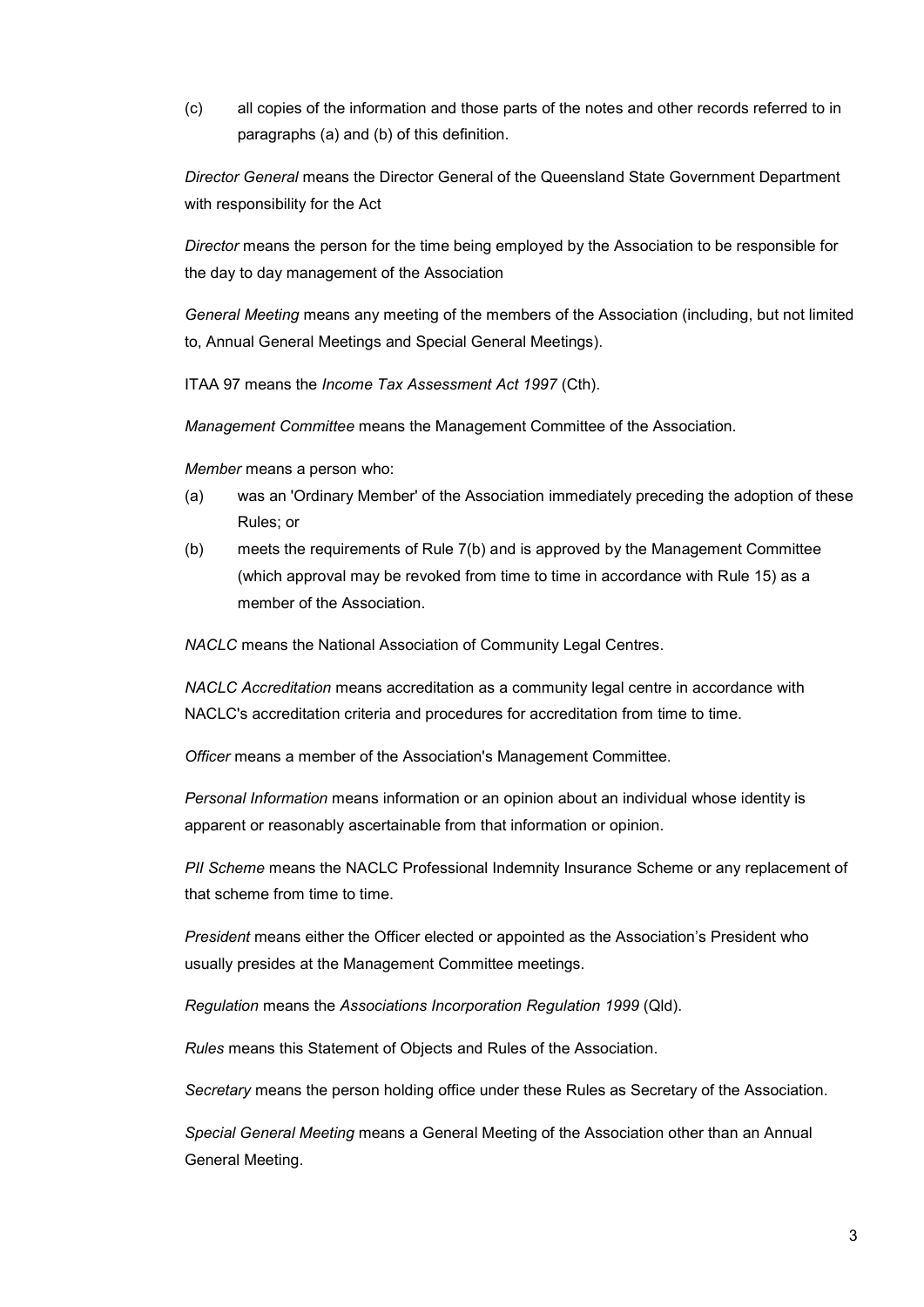Treasurer means the Officer holding office as the treasurer of the Association Treasurer under these Rules and who is responsible for the finances of the Association.

#### 5. Words and Expressions

In these Rules:

- (a) a reference to a function includes a reference to a power, authority and duty;
- (b) a reference to the exercise of a function includes, if the function is a duty, a reference to the performance of the duty; and
- (c) a reference to something being "written" or "in writing" includes by way of email or other electronic form, unless otherwise stated.

#### 6. Words and Expressions to Have Meaning in Act

A word or expression that is not defined in these Rules but is defined in the Act has, if the context permits, the meaning given by the Act.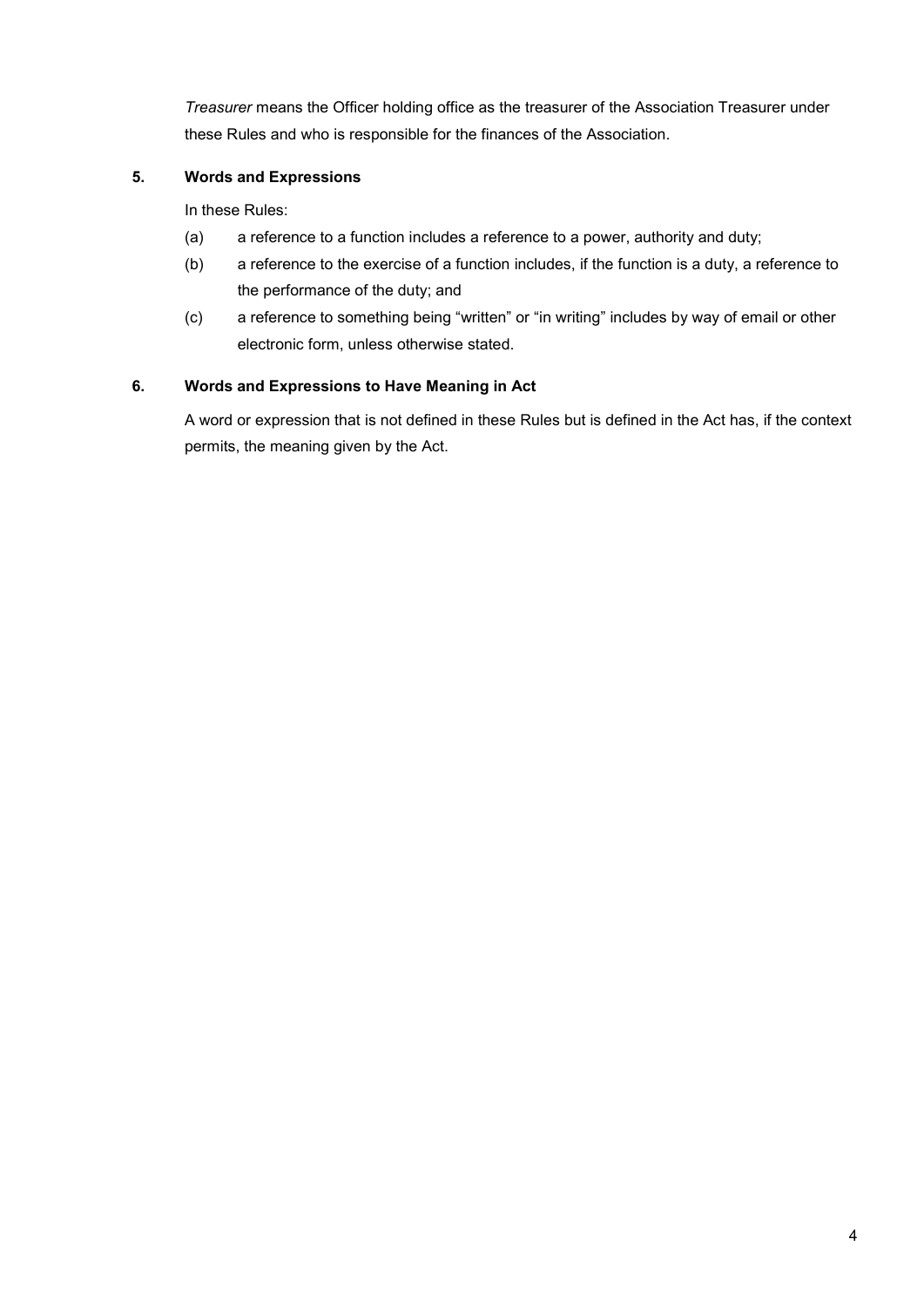# PART 3 – MEMBERS AND MEMBERSHIPS

#### 7. Classes of Members

- (a) The membership of the Association shall consist of one class of members known as 'Members'.
- (b) Membership of the Association is only open to Community Legal Centres as defined in Rule 4.
- (c) The number of Members is unlimited.

#### 8. Voting Rights

Every Member of the Association will be entitled to one vote at general and special meetings of the Association.

#### 9. Membership is Not Transferable

A right of membership is not transferable to another organisation or person and terminates on cessation of membership.

#### 10. Members' Obligations

- (a) Members must comply with the following obligations;
	- (i) adherence to these Rules;
	- (ii) support for the purposes of the Association;
	- (iii) compliance with all policies of the Association;
	- (iv) promotion of the aims and interests of Members;
	- (v) payment of membership fees and such additional levies as may be decided by the Association and NACLC from time to time:
	- (vi) cooperation with other Community Legal Centres in furthering the purposes, objectives, aims and interests of the Association;
	- (vii) provision to the Association such information as it may reasonably request from time to time for the purpose of the Association's functions as a peak body preventing duplication and enhancing cooperation between Community Legal Centres, such as details of the Member's activities, proposed funding and project submissions, subject to Rule 44;
	- (viii) commitment to review, discuss, and give due consideration to the decisions of the Association; and
	- (ix) compliance with the NACLC Accreditation Criteria or satisfy the Association that they are working towards complying with the Accreditation Criteria.
- (b) In addition, Members that are part of the PII Scheme are obliged to comply with the requirements of that PII Scheme.

#### 11. Membership Fees

#### (a) Types of Fees

There are three different annual fees for which Members are or may be liable:

(i) Members must pay annual membership fees of the Association.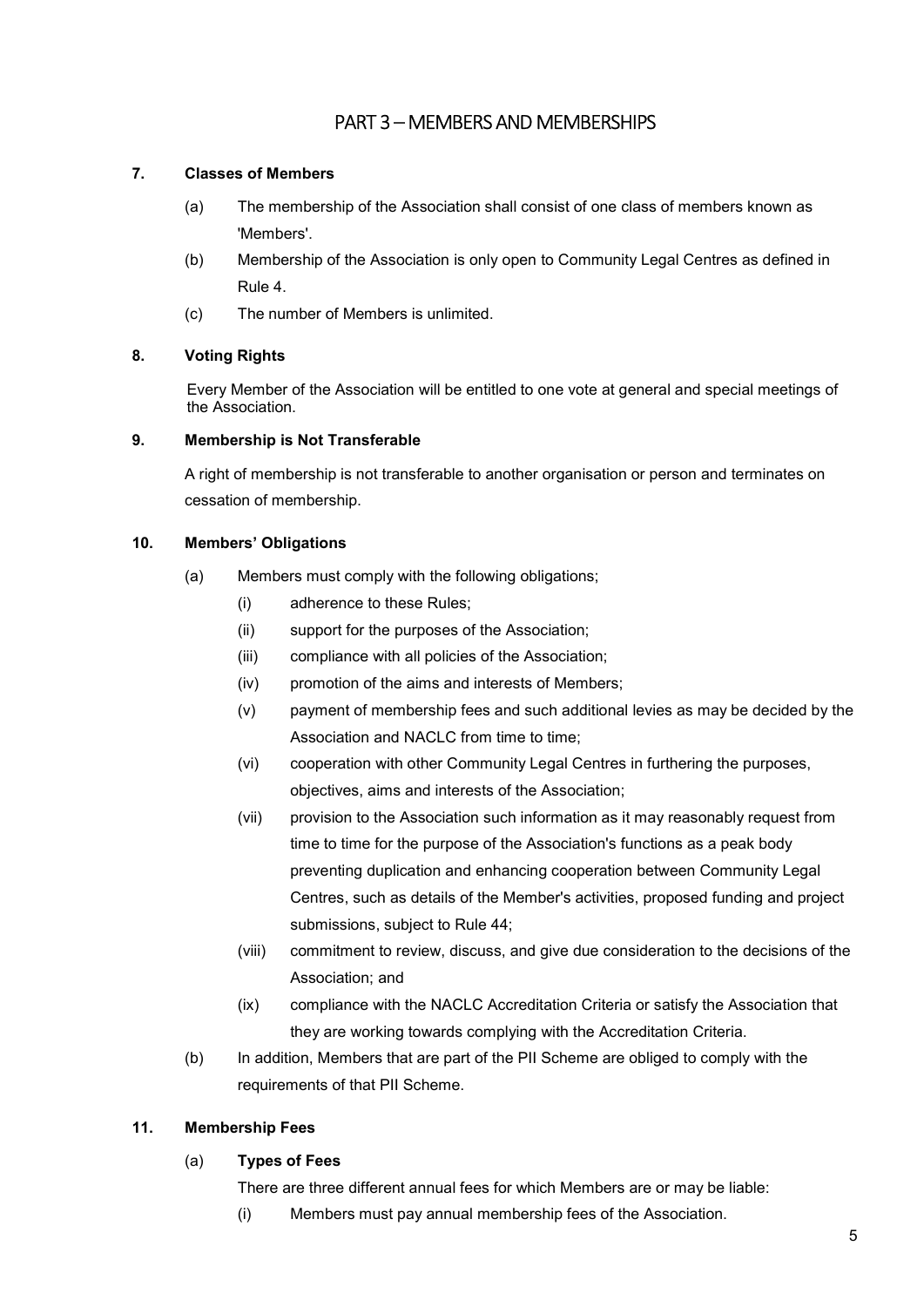- (ii) Members must pay an annual contribution to NACLC.
- (iii) Members that also seek membership of the PII Scheme are liable to pay an annual PII Scheme premium and levy.

#### (b) Date of Payment

- (i) Each Member must pay the annual fees to the Association in advance prior to the first day of the financial year or such other date as is determined by the Association.
- (ii) The Management Committee may determine differing due dates for various individual Members in recognition of the time and process that may be required in order to calculate the membership fees payable for those Members.

#### (c) Effect of non-payment of Fees

A Member whose subscription is not paid within 60 days after the due date ceases to be a Member following the next Management Committee Meeting unless the Management Committee determines otherwise.

#### 12. Nominations for Membership

- (a) An application for membership of the Association, other than by the members of the unincorporated association mentioned in Rule Error! Reference source not found., must be proposed by one Member of the Association (the *proposer*) and seconded by another Member (the seconder).
- (b) An application for membership must be
	- (i) on the nomination form approved by the Management Committee; and
	- (ii) signed by the applicant and the applicant's proposer and seconder; and
	- (iii) accompanied by evidence reasonably satisfactory to the Management Committee that applicant has achieved, or is taking steps towards achieving, NACLC Accreditation.
- (c) The completed form and evidence may be sent by email or other electronic means
- (d) Where required by the Association, the application must include payment of the application or joining fee.

#### 13. Admission and Rejection of Members

- (a) The Management Committee must consider an application for membership at the next meeting of the Management Committee after it receives the application and the appropriate membership fee for the application.
- (b) The Management Committee must decide within six months of receipt of an application whether to accept or reject the application.
- (c) If a two-third majority of the Officers who are
	- (i) present at the meeting; and
	- (ii) eligible to vote in accordance with Rule 19(c),

votes to accept the applicant as a Member, the applicant is accepted as a Member.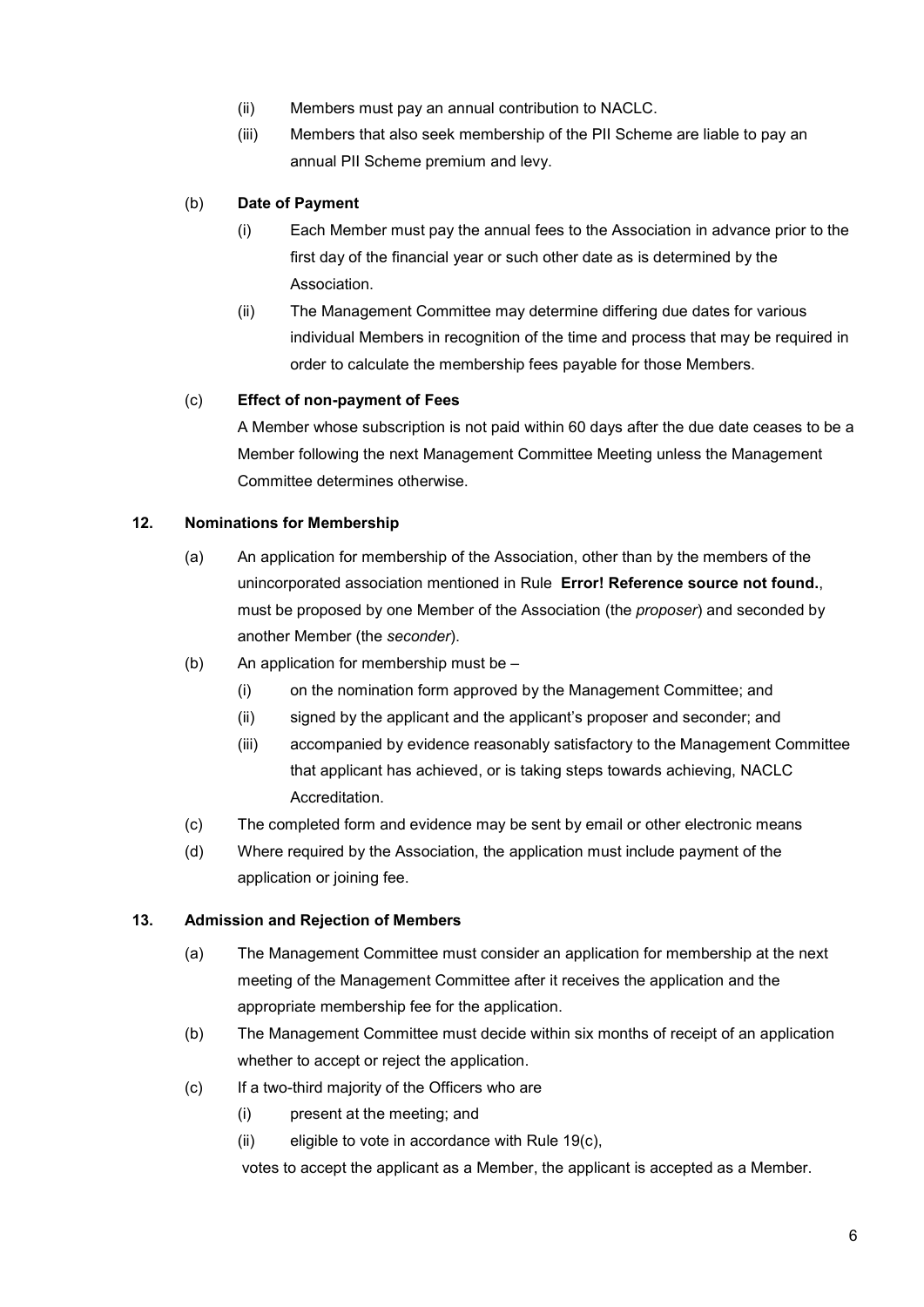- (d) The Secretary of the Association or a person delegated by the Secretary must, as soon as practical after the Management Committee decides to accept or reject an application, give the applicant a written notice of the decision.
- (e) The Management Committee will, in its sole discretion, determine whether the applicant is qualified to become a Member. The Management Committee will provide reasons for its determination.
- (f) An organisation or person whose application for membership has been rejected may not re-apply for membership within 12 months of receiving the notice of the rejection.

#### 14. Appeal Rights

- (a) An applicant who is notified that the Management Committee has decided to reject their application for membership, may appeal against that rejection by giving notice in writing to the Secretary within one month from the date of the letter advising them of the rejection decision. The applicant must state in writing the grounds for appeal.
- (b) If a two-third majority of the Officers who are:
	- (i) present at the meeting to determine the appeal; and
	- (ii) eligible to vote in accordance with Rule 19(c),

votes to accept the applicant as a Member, the applicant is accepted as a Member.

(c) The decision of the Management Committee upon the appeal is at the Management Committee's sole discretion and is final.

#### 15. Resignation, Discipline, Suspension or Expulsion

- (a) A Member may resign from the Association by giving a written notice of resignation to the Secretary.
- (b) The resignation takes effect on the day and at the time the notice is received by the Secretary or, if a later date is stated in the notice, the later day.
- (c) The Management Committee may reprimand, suspend or terminate a Member's membership if the Management Committees determines, in its sole discretion, that the Member has –
	- (i) failed to comply with any of the provisions of these Rules;
	- (ii) failed to comply with the policies of the Association;
	- (iii) had membership fees in arrears for a period of 60 days or more;
	- (iv) conducted itself in a manner considered to be injurious or prejudicial to the character or interest of the Association;
	- (v) become insolvent; or
	- (vi) otherwise ceased to satisfy the requirements of membership or NACLC Accreditation (other than as provided for under Rule 16 below).
- (d) Before the Management Committee suspends or terminates a Member's membership, the Management Committee must give the Member a full and a fair opportunity to show why the membership should not be suspended or terminated.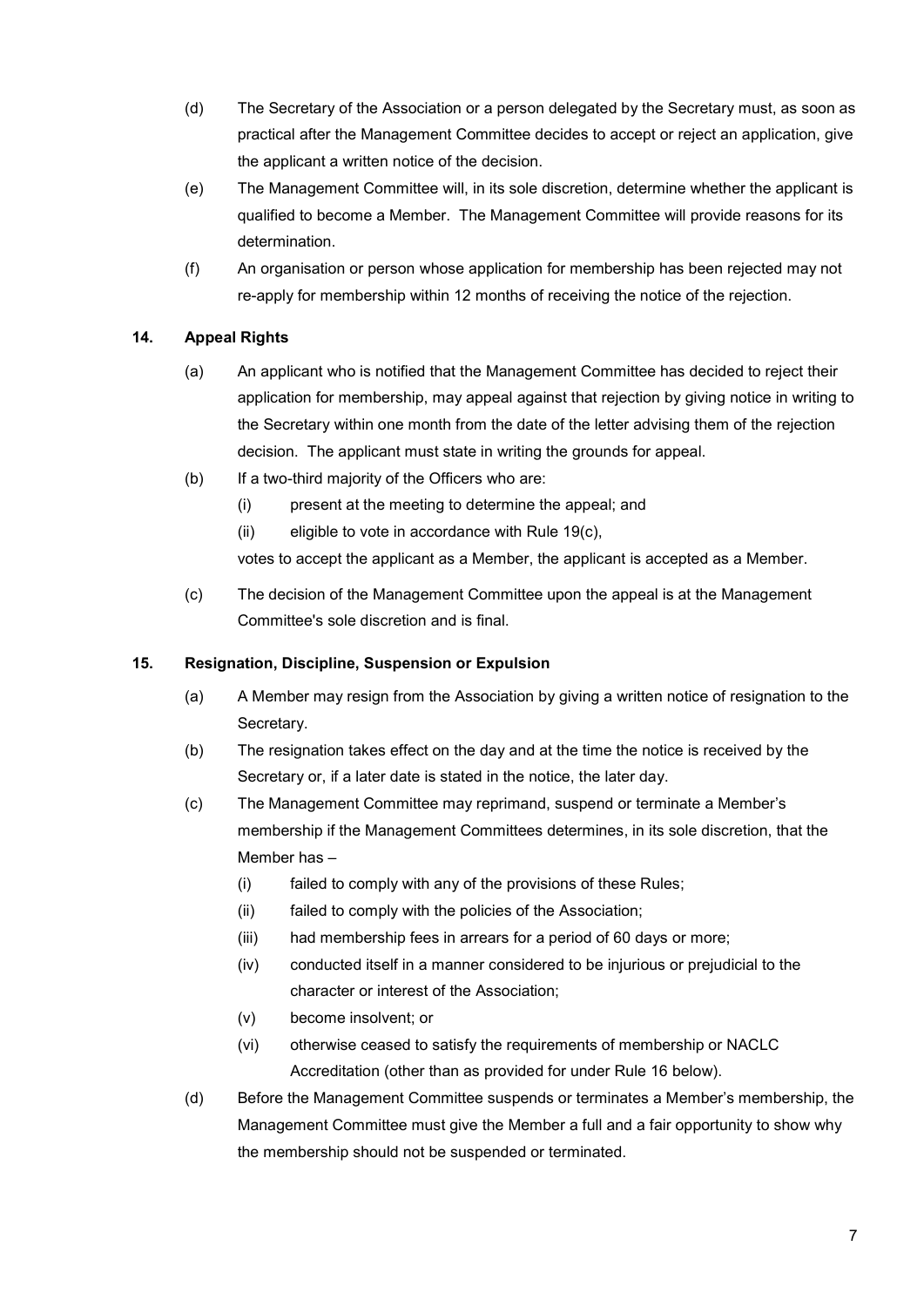- (e) If, after considering all representations made by the Member, the Management Committee decides to suspend or terminate the membership, the Secretary must give the Member a written notice of the decision.
- (f) A right of membership is not transferable to another organisation or person and terminates on cessation of membership.

#### 16. Automatic Termination of Membership

- (a) A Member's membership terminates automatically immediately upon the occurrence of:
	- (i) the Member's loss of its NACLC Accreditation; or
	- (ii) the Member ceasing to exist.

#### 17. Appeal Against Suspension or Termination of Membership

- (a) An organisation whose membership has been suspended or terminated may give the Secretary written notice of their intention to appeal against the decision within one month after receiving written notice of the decision. The appellant must include a written explanation for the appeal.
- (b) If the Secretary receives a notice of intention to appeal, the Secretary must, within one month after the date of receipt, call a General Meeting to decide the appeal. The General Meeting must be held within three months of receipt of the notice of intention to appeal. At the meeting, the appellant must be given a full and fair opportunity to show why the membership should not be suspended or terminated. Also, the Management Committee and its members must be given an opportunity to show why the membership should be suspended or terminated.
- (c) An appeal must be decided by a simple majority of the Members present at the meeting.
- (d) The Association must by resolution either confirm or set aside the decision to suspend or expel the Member.
- (e) The appellant will be informed in writing within 2 working days of the appeal decision.
- (f) The decision of the Association upon the appeal is final.
- (g) The decision takes effect seven days after the resolution is made.

#### 18. Register of Members

- (a) The Management Committee must keep a register of Members.
- (b) The register of Members must include the following particulars for each Member
	- (i) the full name of the Member;
	- (ii) the Member's registered office and physical street address;
	- (iii) An email contact for the Member;
	- (iv) the date of admission as a Member;
	- (v) the category of membership;
	- (vi) the date the membership ends;
	- (vii) details about the termination or reinstatement of membership;
	- (viii) any other particulars the Association decides.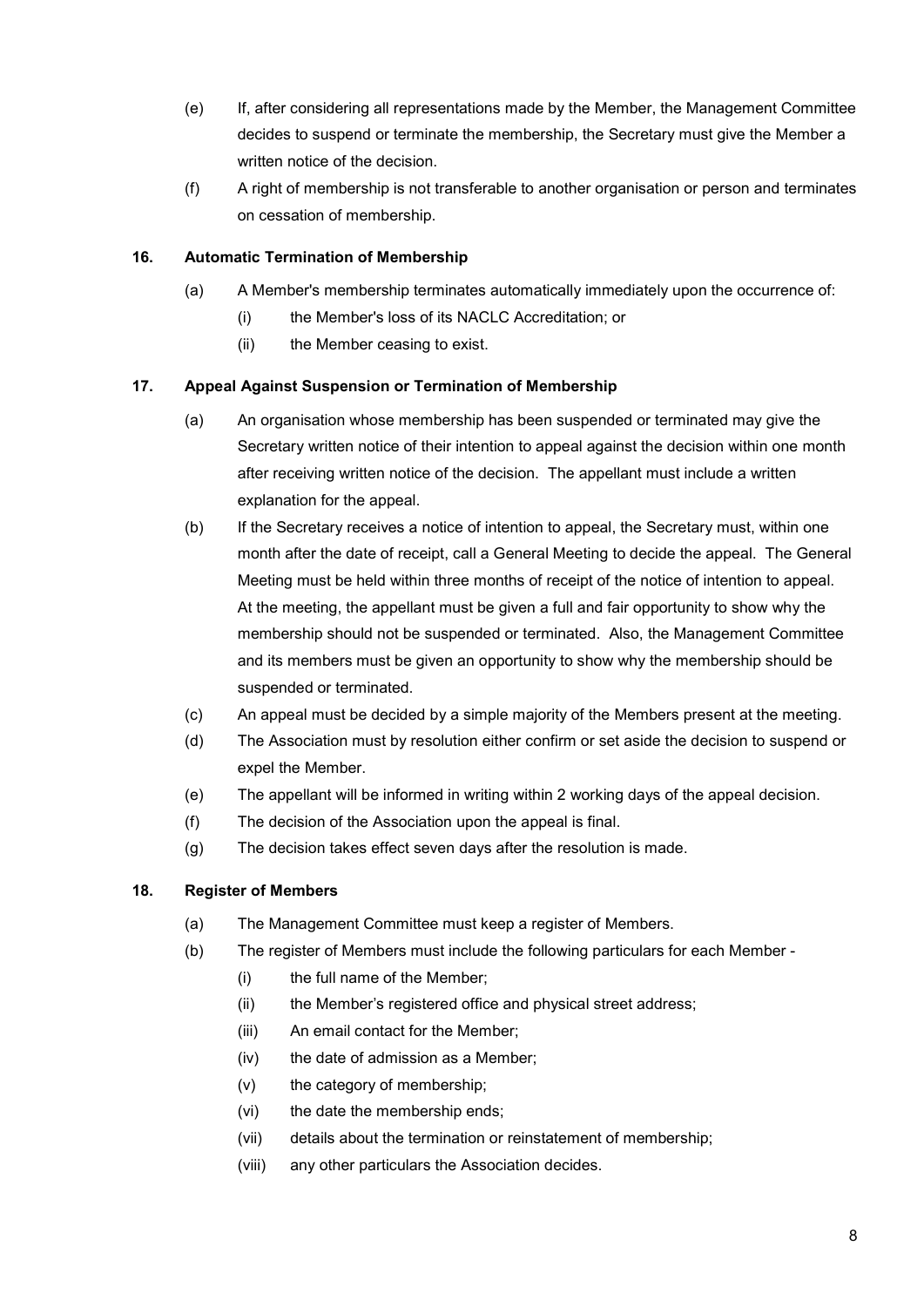- (c) The register must be open for inspection by Members at the Association's office on giving of reasonable notice to the Secretary on behalf of the Management Committee at a mutually agreed time and place.
- (d) The register of Members may be kept in any manner or form the Association thinks fit, so long as it is readily convertible to written or printed form and complies with the Act.
- (e) All persons may treat the register of Members as complete and accurate. Nothing done in good faith based on the completeness and accuracy of the register of Members will be rendered ineffective, void or voidable by any subsequently discovered omission from, or inaccuracy in, the register of Members.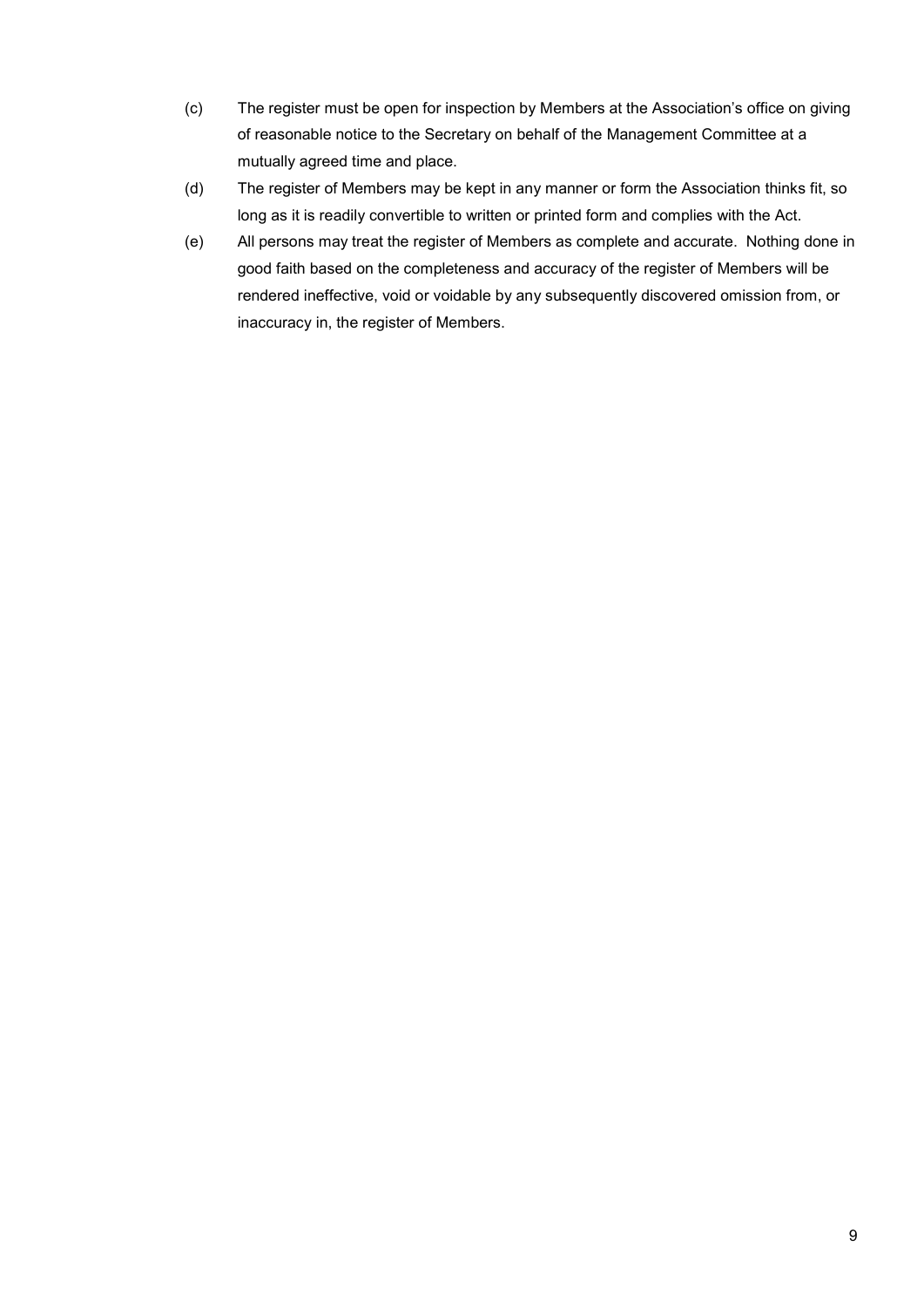# PART 4 – MANAGEMENT COMMITTEE

#### 19. Membership of Management Committee

- (a) The Management Committee of the Association consists of the President, the Treasurer and a maximum of six other Officers elected or appointed at an Annual General Meeting, and each Officer is entitled to one vote in relation to Management Committee decisions.
- (b) The Secretary attends Management Committee meetings but is not a member of the Management Committee.
- (c) Officers are elected or appointed to the Management Committee for two-year terms.
- (d) At each Annual General Meeting of the Association, all Officers who have served their two-year term must retire from office, but are eligible, on nomination, for re-election.

#### 20. Secretary

- (a) The Management Committee will appoint the Secretary, and may appoint the Director of the Association to the office of Secretary provided that person complies with Rule 20(d) and only for as long as the person is the Director of the Association.
- (b) The Secretary has the right to be heard but does not have voting rights at Management Committee meetings.
- (c) If a vacancy happens in the office of Secretary, the Officers must ensure that a Secretary who complies with Rule 20(d) is appointed or elected for the Association within one month after the vacancy happens.
- (d) The Secretary must be an individual residing in Queensland, or in another State but not more than 65km from the Queensland border who is appointed by the Management Committee as Secretary.
- (e) The Management Committee may remove and replace the Secretary at any time.

#### 21. Treasurer

It is the duty of the Treasurer of the Association to ensure that:

- (a) all money due to the Association is collected and received and that all payments authorised by the Association are made; and
- (b) correct books and accounts are kept showing the financial affairs of the Association, including full details of all receipts and expenditure connected with the activities of the **Association**

#### 22. Election of Management Committee

- (a) An Officer may only be elected as follows
	- (i) any Member of the Association may nominate an employee, officer or volunteer of another Member to serve as a member of the Management Committee;
	- (ii) the nomination must be:
		- (A) on the nomination form approved by the Management Committee;
		- (B) signed by the nominee;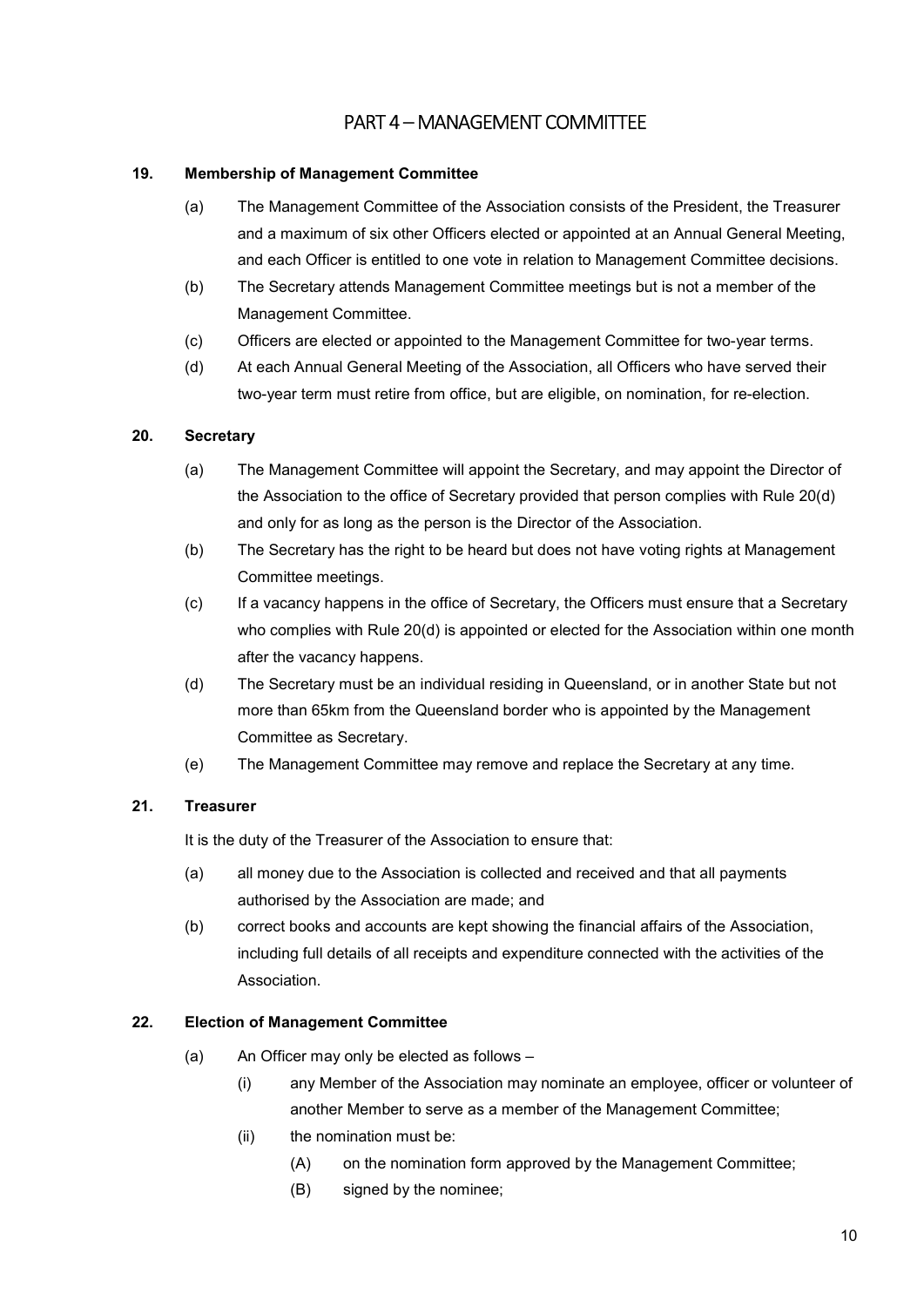- (C) signed by the Director or Office Bearer of the Member making the nomination;
- (D) mailed or sent by email or other electronic form to reach the Secretary at least 14 days before the Annual General Meeting at which the election is to be held; and
- (iii) each Member present at the Annual General Meeting may vote for any number of nominees, but not more than the number of vacancies; and
- (iv) if, at the start of the meeting, there are not enough nominees, nominations may be taken from the floor of the meeting; and
- (v) the Annual General Meeting shall elect in order the position of President, Treasurer and other Officers.
- (b) If required by the Management Committee, balloting lists must be prepared containing the names of the nominees in alphabetical order.

#### 23. Resignation or Removal of Officer or Secretary

- (a) An Officer may resign from the Management Committee by giving written notice of resignation to the Secretary.
- (b) The Secretary may resign from the Management Committee by giving written notice of resignation to the President.
- (c) The resignation takes effect on the day and at the time the notice is received by the Secretary (or President if the resigning Officer is the Secretary) or, if a later day is stated in the notice, the later day.
- (d) An Officer may be removed from office at a General Meeting of the Association if a twothird majority of the Members present at the meeting vote in favour of removing the Officer.
- (e) Before a vote of Members is taken about removing the Officer from office, the Officer must be given a full and fair opportunity to show cause why he/she should not be removed from office.
- (f) An Officer has no right of appeal against their removal from office under this Rule 23.
- (g) The office of an Officer shall be automatically vacated if the Officer:
	- (i) dies;
	- (ii) becomes bankrupt, or compounds with creditors or otherwise takes advantage of the laws in force for the time being relating to bankruptcy;
	- $(iii)$  is  $-$ 
		- (A) convicted of an offence under the Act; or
		- (B) convicted of an indictable offence punishable on summary conviction for which the person is sentenced to imprisonment, other than in default of payment of a fine; or
	- (iv) has been convicted on indictment or summarily and sentenced to imprisonment, other than in default of payment of a fine, and the rehabilitation period (as defined) in relation to the conviction has not expired; or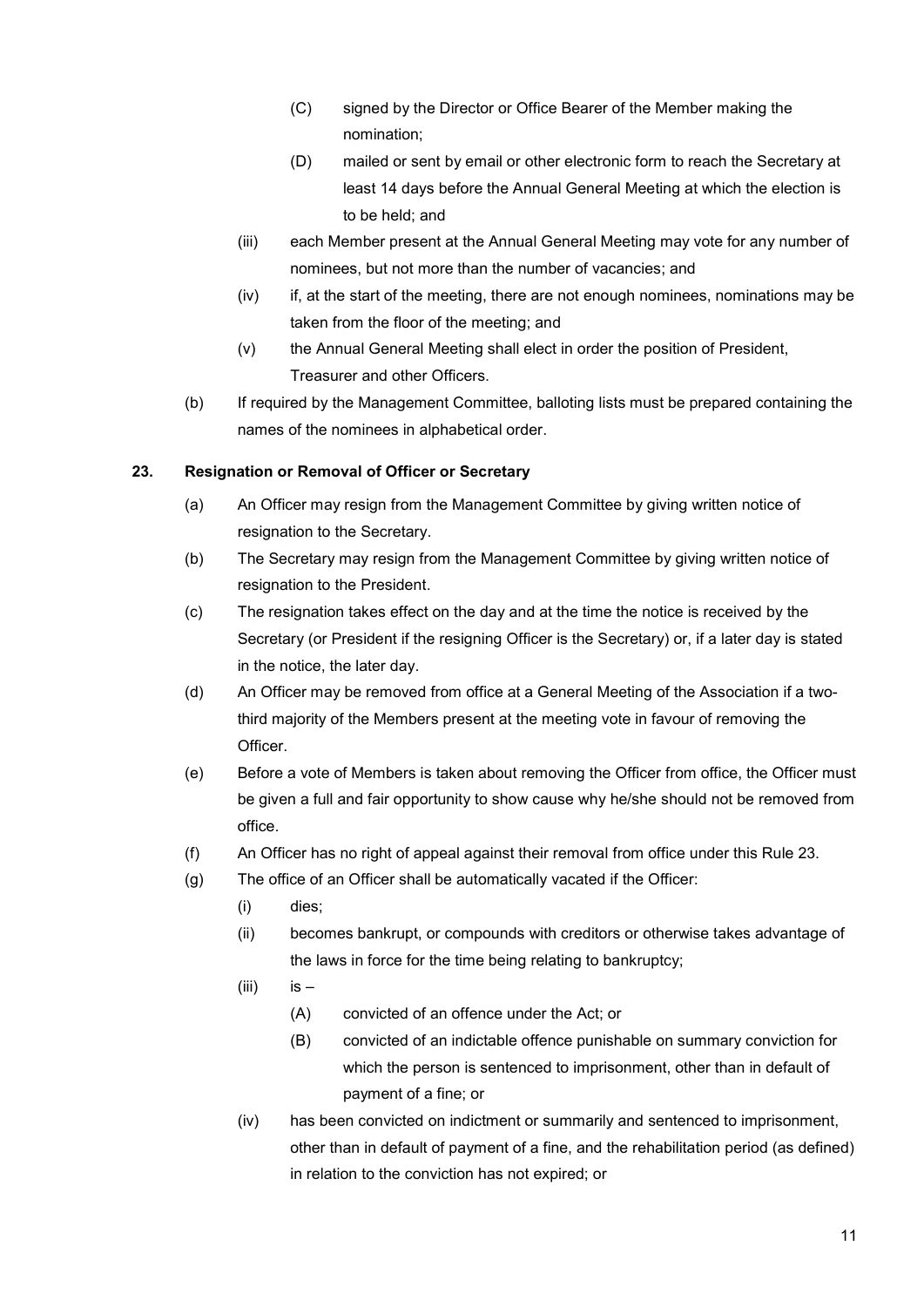- (v) is prohibited by any law or order made under law from being a director of a company or officer of an association; or
- (vi) becomes of unsound mind or a person whose person or estate is liable to be dealt with in any way under the law relating to mental health; or
- (vii) fails to attend three consecutive Management Committee meetings without arranging a leave of absence with the Management Committee; or
- (viii) ceases to be nominated by the relevant nominating member; or
- (ix) holds any office of profit with the Association; or
- (x) is directly or indirectly interested in any contract or proposed contract with the Company and fails to declare the nature of the interest as required by the Association's policies or the law.

#### 24. Vacancies on the Management Committee

- (a) If a casual vacancy occurs on the Management Committee, the continuing members of the Management Committee may appoint a nominee of a Member until the next General Meeting. However if the casual vacancy is one of the positions of President or Treasurer, the Management Committee must appoint one of its continuing Officers to fulfil that position until the next General Meeting.
- (b) The continuing Officers of the Management Committee may act despite a casual vacancy on the Management Committee.
- (c) However, if the number of Officers is less than the number fixed under these Rules as a quorum of the Management Committee, the continuing Officers may act only to increase the number of Management Committee members to the number required for a quorum or to call a General Meeting of the Association.

#### 25. Functions of the Management Committee

- (a) Subject to these Rules or a resolution of the Association carried by Members at a General Meeting, the Management Committee has –
	- (i) the general control and management of the administration of the affairs, property and funds of the Association; and
	- (ii) authority to interpret the meaning of the Rules and any matter relating to the Association on which the Rules are silent.
- (b) The Management Committee may, with the prior approval of the General Meeting, and in accordance with the charitable objects and purposes of the Association, exercise all of the powers of the Association, namely to –
	- (i) borrow, raise or secure the payment of amounts in a way the Members decide; and
	- (ii) secure the amounts mentioned in paragraph 25(b)(i)or the payment or performance of any debt, liability, contract, guarantee or other engagement incurred or to be entered into by the Association in any way, including by the issue of debentures (perpetual or otherwise) charged upon the whole or part of the Association's property, both present and future; and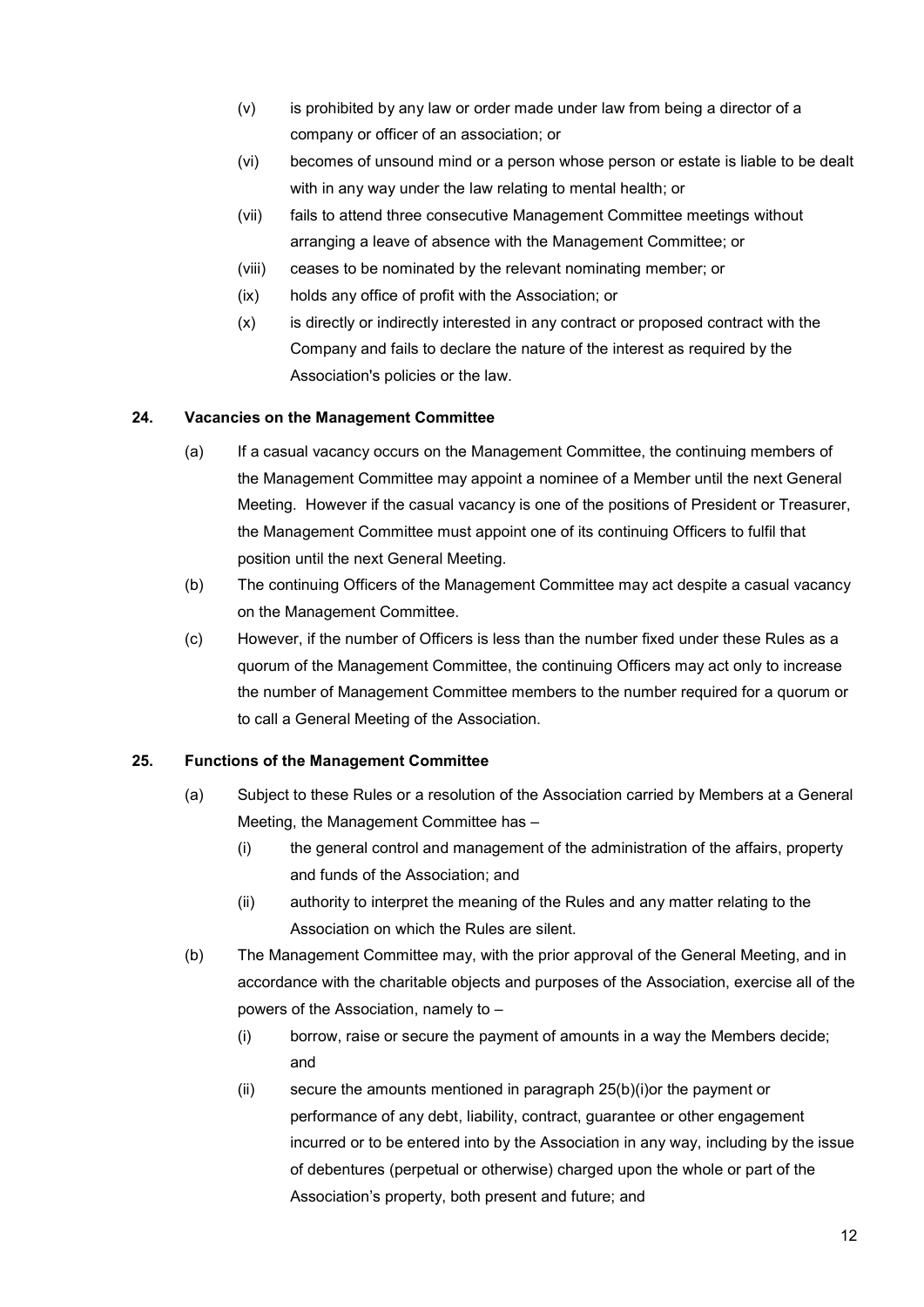- (iii) purchase, redeem or pay off any securities issued; and
- (iv) borrow amounts from Members and pay interest on the amounts borrowed; and
- (v) mortgage or charge the whole or part of its property; and
- (vi) issue debentures and other securities, whether outright or as security for any debt, liability or obligation of the Association; and
- (vii) provide and pay off any securities issued; and
- (viii) invest the funds of the Association in a way the Members may from time to time decide.
- (c) For Rule 25(b)(iv), the rate of interest must not be more than the current rate being charged for overdrawn accounts on money lent (regardless of the term of the loan) by:-
	- (i) the financial institution for the Association; or
	- (ii) if there is more than one financial institution for the Association the financial institution nominated by the Management Committee for the purposes of this Rule 25.

#### 26. Meetings of the Management Committee

- (a) Subject to subsections  $26(b)$  to  $26$ **Error! Reference source not found.**, the Management Committee may meet and conduct its proceedings as it considers appropriate.
- (b) The Management Committee must meet at least once every two calendar months to exercise its functions.
- (c) A notice of a meeting of the Management Committee must state the day, time and place of the meeting, and the business to be conducted at the meeting.
- (d) The Management Committee may hold meetings, or permit an Officer to take part in its meetings, by using any technology that reasonably allows the Officer to hear and take part in discussions as they happen.
- (e) An Officer who participates in the meeting as mentioned in Rule 26(d) is taken to be present at the meeting.
- (f) Notice of meetings and copies of all agendas and minutes shall be sent to all Officers.
- (g) At every meeting of the Management Committee a simple majority of a number equal to the number of Officers elected and/or appointed to the Management Committee and eligible to vote in accordance with Rule 19(c) as at the close of the last General Meeting of Members shall constitute a quorum.
- (h) A question arising at a Management Committee meeting is to be decided by a majority vote of Officers present at the meeting and eligible to vote in accordance with Rule 19(c), and if the votes are equal, the question is decided in the negative.
- (i) An Officer must not vote on a question about a contract or proposed contract with the Association if the Officer, or an organisation with which the Officer is associated, has an interest in the contract or proposed contract, and if the Officer does vote the Officer's vote must not be counted.
- (j) The President is to act as chairperson of meetings of the Management Committee, but if there is no President or if the President is not present within 10 minutes after the time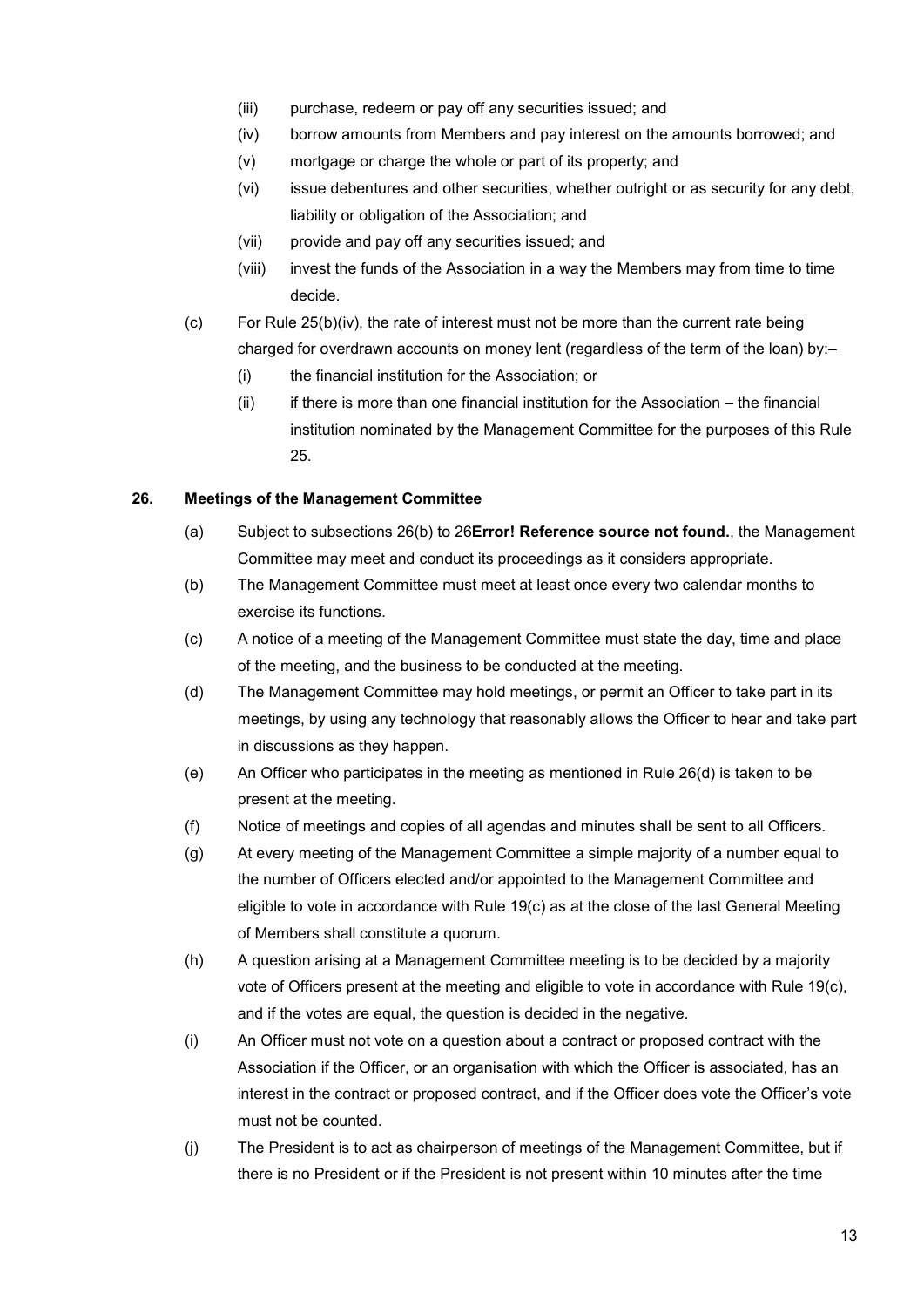fixed for a Management Committee meeting, the members of the Management Committee may choose one of their number to preside as chairperson of the meeting.

- (k) If a quorum is not present within 30 minutes after the time fixed for a Management Committee meeting called on the request of Management Committee members, the meeting lapses.
- (l) If a quorum is not present within 30 minutes after the time fixed for a Management Committee meeting called other than on request of Management Committee members, the meeting is to be adjourned to the same day, time and place in the next week, or a day, time and place decided by the Management Committee.
- (m) If, at an adjourned meeting mentioned in subsection 26(l), a quorum is not present within 30 minutes after the time fixed for the meeting, the meeting lapses.
- (n) The Secretary must ensure full and accurate minutes of all questions, matters, resolutions and other proceedings of each Management Committee meeting are entered into a minute book.

#### 27. Minutes

To ensure the accuracy of the minutes recorded under Rule 26(n) above, the minutes of each Management Committee meeting must be signed by the chairperson of the meeting, or the chairperson of the next Management Committee meeting, verifying their accuracy.

#### 28. Special Meetings of the Management Committee

- (a) If the Secretary receives a written request signed by at least 33% of the members of the Management Committee, the Secretary must call a special meeting of the Management Committee.
- (b) A request for a special meeting must state why the special meeting is being called and the business to be conducted at the special meeting.
- (c) The Secretary must give each Officer at least 14 days' notice of a special meeting of the Management Committee which must state the day, time and place of the meeting, and the business to be conducted at the meeting.
- (d) Special meetings of the Management Committee must otherwise comply with the general rules for meetings of the Management Committee at Rule 26 above.

#### 29. Delegation of the Management Committee Powers to Sub-committees

- (a) The Management Committee may delegate the whole or part of its powers to a subcommittee consisting of persons nominated by or associated with Members of the Association, who are considered appropriate by the Management Committee.
- (b) A sub-committee must only exercise delegated powers in the way that is in accordance with the Management Committee's directions from time to time.
- (c) A sub-committee must elect a chairperson of its meetings.
- (d) If a chairperson is not elected, or if the chairperson is not present within 10 minutes after the time fixed for a meeting, the sub-committee members present may choose one of their number to be chairperson of the meeting.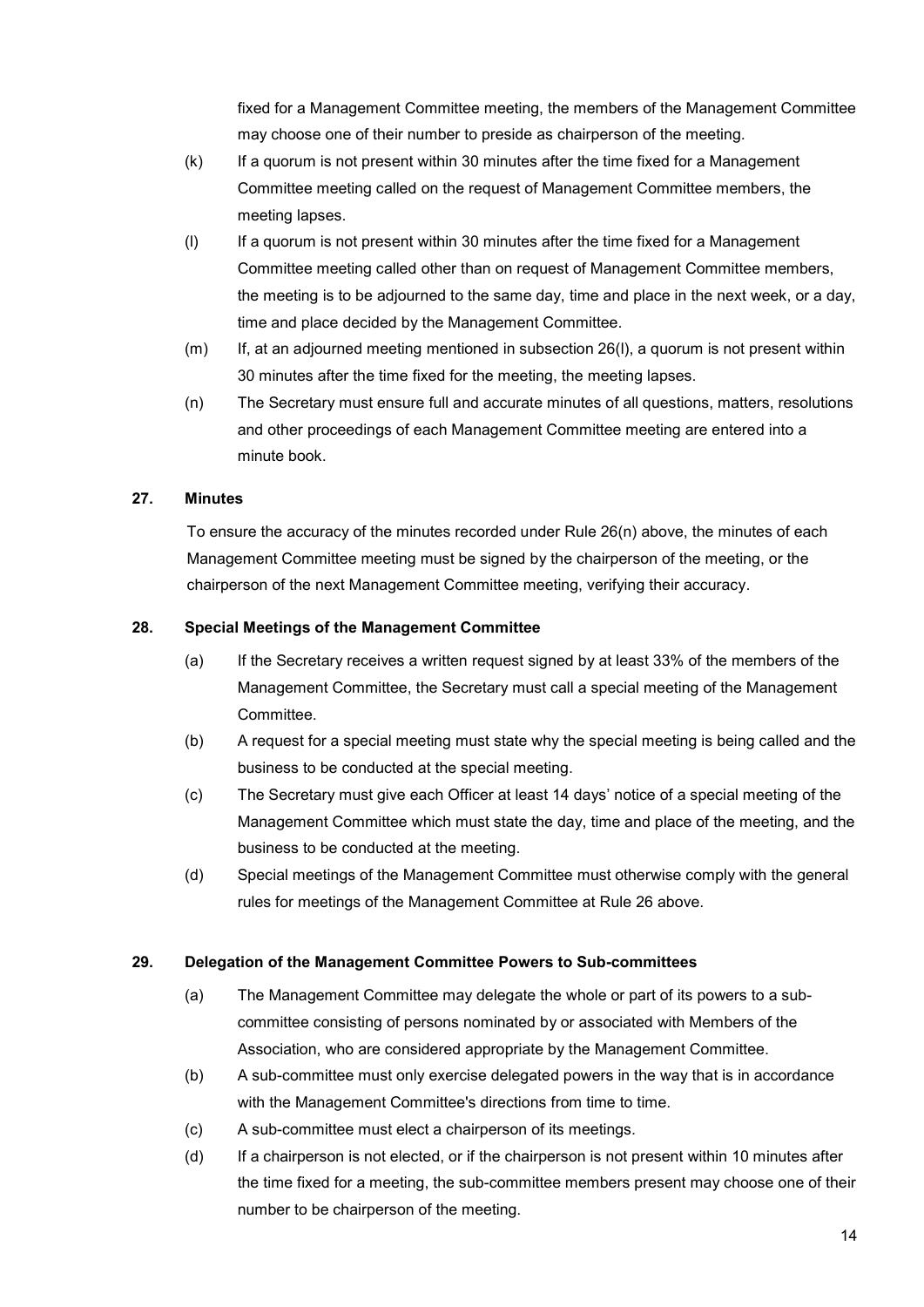- (e) A sub-committee may meet and adjourn as it considers appropriate.
- (f) A question arising at a sub-committee meeting is to be decided by a majority vote of the sub-committee members present at the meeting and, if the votes are equal, the question is decided in the negative.

#### 30. Delegation of the Management Committee Powers to the Director

- (a) The Management Committee may delegate the whole or any part of its powers considered appropriate by the Management Committee and allowed by law to the Director.
- (b) The Director must only exercise delegated powers in accordance with any limitations or conditions specified by the Management Committee from time to time.

#### 31. Acts Not Affected By Defects or Disqualifications

- (a) An act performed by the Management Committee, the Secretary, a sub-committee or a person acting as a member of the Management Committee or an authorised representative of the Management Committee is taken to have been validly performed.
- (b) Subsection 31(a) applies even if the act was performed when there was a defect in the appointment of an Officer or a person acting as an Officer, a member of a sub-committee or an authorised representative.
- (c) Subsection 31(a) does not apply when an Officer, a person acting as an Officer, was disqualified from being an Officer.

#### 32. Resolutions of Management Committee Without Meeting

- (a) A written resolution approved in writing by a two-thirds majority of Management Committee members for the time being entitled to receive notice of a Management Committee meeting and eligible to vote in accordance with Rule 19(c) is as valid and effectual as if it had been passed at a Management Committee meeting that was properly called and held, provided that it complies with this Rule 32.
- (b) All Management Committee members must have been provided with the resolution.
- (c) A written resolution or approval in writing in relation to this Rule 32 may be in writing and signed or by email or other electronic notification without the need for signature provided that it is from an address which is known to be associated with that member.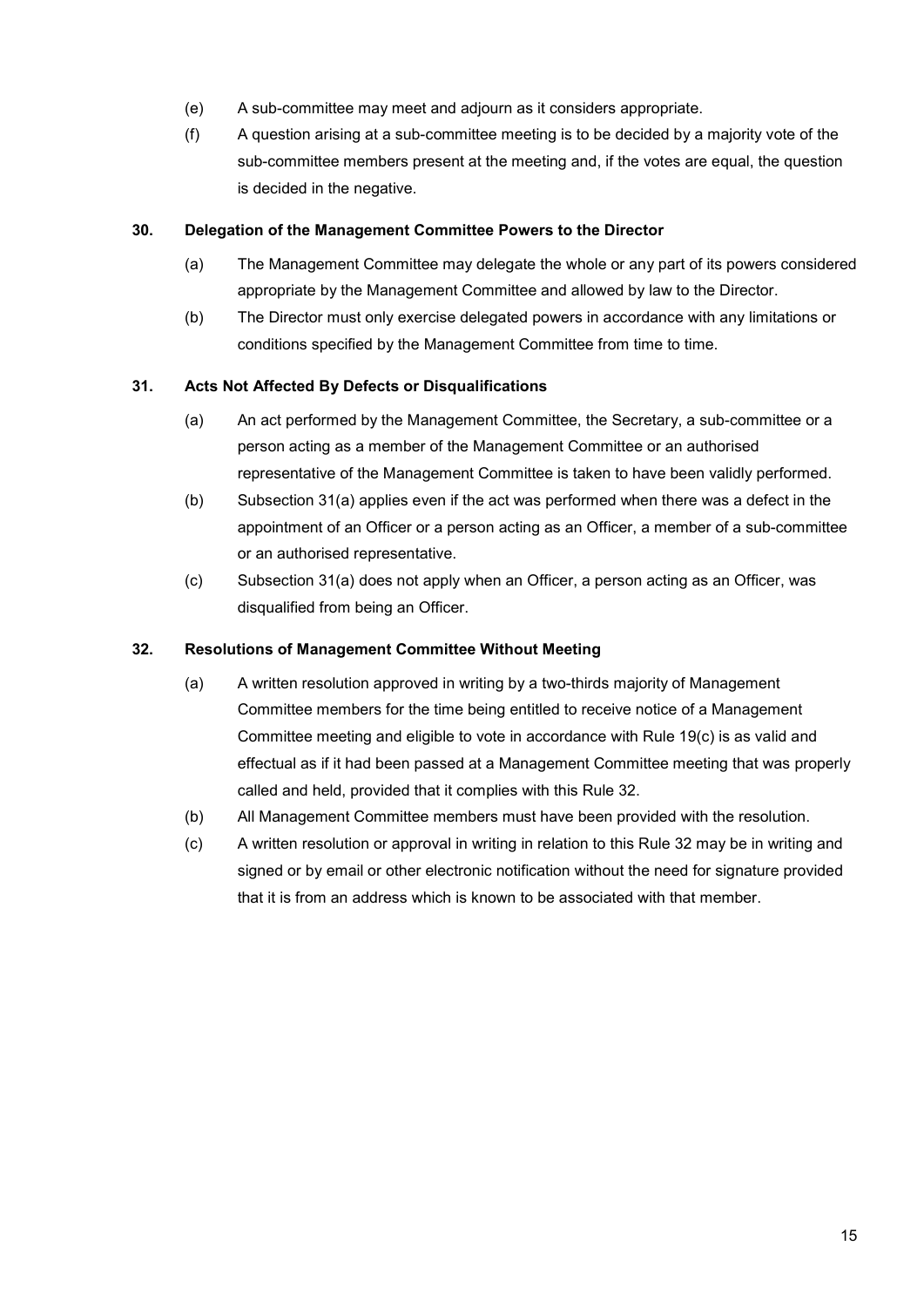# PART 5 – GENERAL MEETINGS

#### 33. Annual General Meeting

- (a) Annual General Meetings must be held at least once each year and within six months of the end of the Association's previous financial year.
- (b) The following business must be conducted at each Annual General Meeting
	- (i) the receiving of the Management Committee's report and the statement of income and expenditure, assets and liabilities and mortgages, charges and securities effecting the property of the Association for the last financial year; and
	- (ii) the receiving of the auditor's report on the financial affairs of the Association for the last financial year; and
	- (iii) the receiving of any sub-committee report; and
	- (iv) the election of Officers of the Management Committee; and
	- (v) the appointment of an auditor.

#### 34. Special General Meeting

- (a) The Secretary may only call a Special General Meeting by giving each Member notice of the meeting within 14 days after –
	- (i) being directed to call the meeting by the Management Committee; or
	- (ii) being given a written request signed by at least 33% of the current Officers or at least the number of Members equal to double the number of Officers eligible to vote in accordance with Rule 18(b) plus 1.
- (b) A request mentioned in Rule  $34(a)(ii)$  must state
	- (i) why the Special General Meeting is being called; and
	- (ii) the business to be conducted at the meeting.

#### 35. Notice of General Meeting

- (a) The Secretary may call a General Meeting of the Association.
- (b) The Secretary must give at least 14 days' notice of the meeting to each Member.
- (c) The Management Committee may decide the way in which notice must be given however, notice of the following General Meetings must be given in writing –
	- (i) a meeting called to hear and decide an appeal against termination of a Member's membership by the Management Committee; or
	- (ii) a meeting called to hear and decide a proposed special resolution of the Association.
- (d) A notice of the General Meeting must state the business to be conducted at the meeting.

#### 36. Quorum for, and Adjournment of, General Meetings

- (a) Every Member is entitled to attend General Meetings.
- (b) No business shall be conducted at a General Meeting unless a quorum of Members is present when the meeting proceeds to business.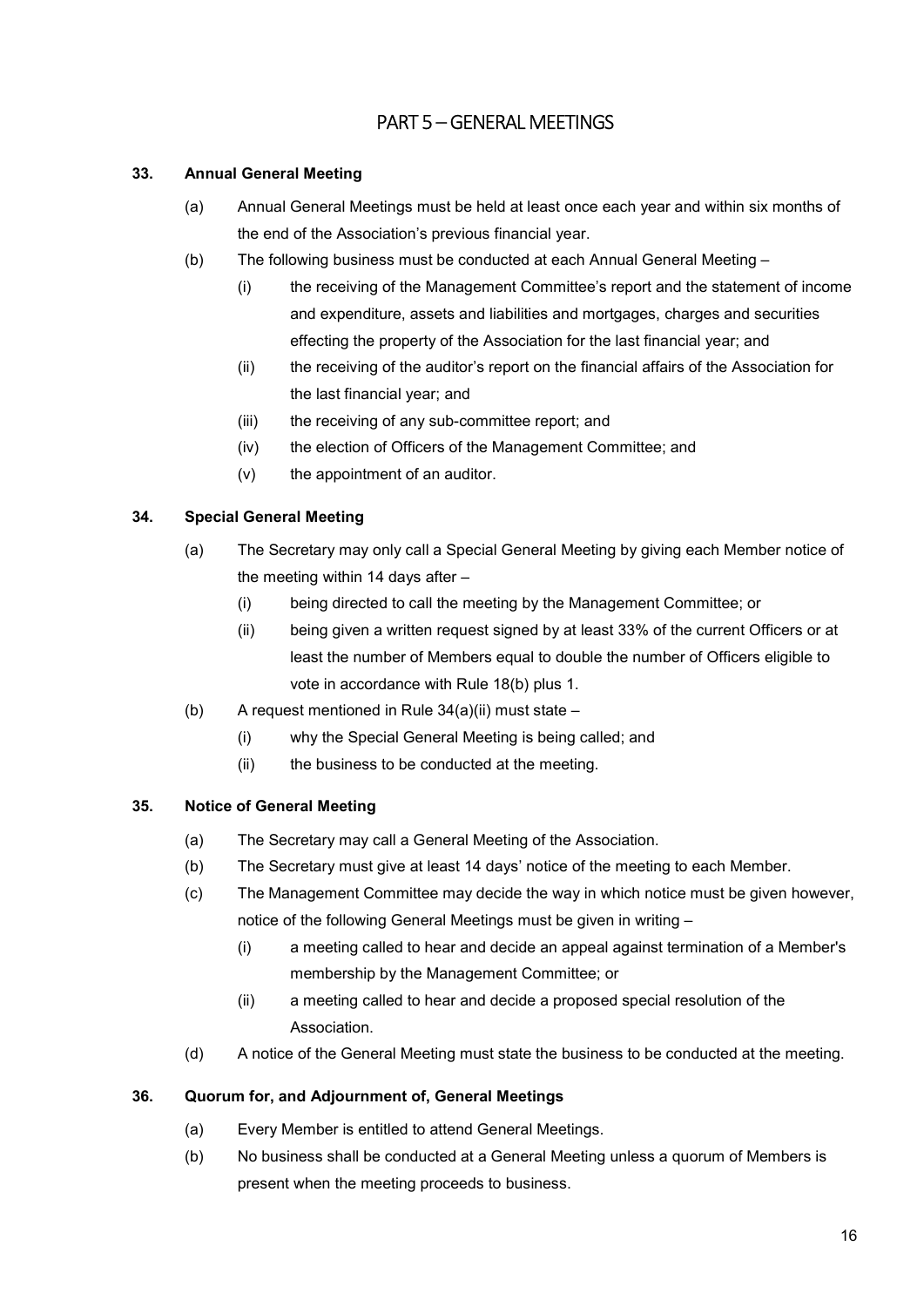- (c) General Meetings shall be open to employees, Officers and Members of the Association and Members' employees, officers and volunteers, and each of them shall have a right to attend and be heard.
- (d) Subject to subsection 36(g), at a General Meeting the number of Members equal to half the number of Members of the Association plus one shall constitute a quorum.
- (e) If a quorum is not present within 30 minutes after the time fixed for a General Meeting called on the request of Members or Management Committee members, the meeting lapses.
- (f) If a quorum is not present within 30 minutes after the time fixed for a General Meeting called other than on the request of Members or Management Committee members, the meeting is to be adjourned to the same day, time and place in the next week for a day, time and place decided by the Management Committee.
- (g) If, at an adjourned meeting, a quorum under subsection 36(d) is not present within 30 minutes after the time fixed for the meeting, the Members present form a quorum.
- (h) The chairperson may, with the consent of a simple majority of the Members at any meeting at which a quorum is present, and must if directed by a resolution passed at that meeting, adjourn the meeting from time to time and from place to place.
- (i) If a meeting is adjourned under subsection 36(h), only the business left unfinished at the meeting from which the adjournment took place may be conducted at the adjourned meeting.
- (j) The Secretary is not required to give the Members notice of an adjournment or of the business to be conducted at an adjourned meeting unless the meeting is adjourned for at least 30 days.
- (k) If a meeting is adjourned for at least 30 days, notice of the adjourned meeting must be given in the same way notice is given for an original meeting.
- (I) In this Rule  $-$ Member includes a person attending as a proxy for a Member, and any authorised person attending on behalf of a Member and also attending as a proxy for another Member or Members shall be counted as having one vote for each relevant Member.

#### 37. Procedure at a General Meeting

- (a) The President shall preside as chairperson of a General Meeting, or, if there is no President or if the President is not present within 15 minutes after the time fixed for the meeting or is unwilling to act, then the representatives present shall elect one of their number to be chairperson of the meeting.
- (b) The chairperson must conduct the meeting in a proper and orderly way in accordance with these Rules.
- (c) Each question, matter or resolution must be framed in the positive and must be decided by a majority of votes of the Members present, and, if the votes are equal, the chairperson has a casting vote.
- (d) Each Member present is entitled to one vote.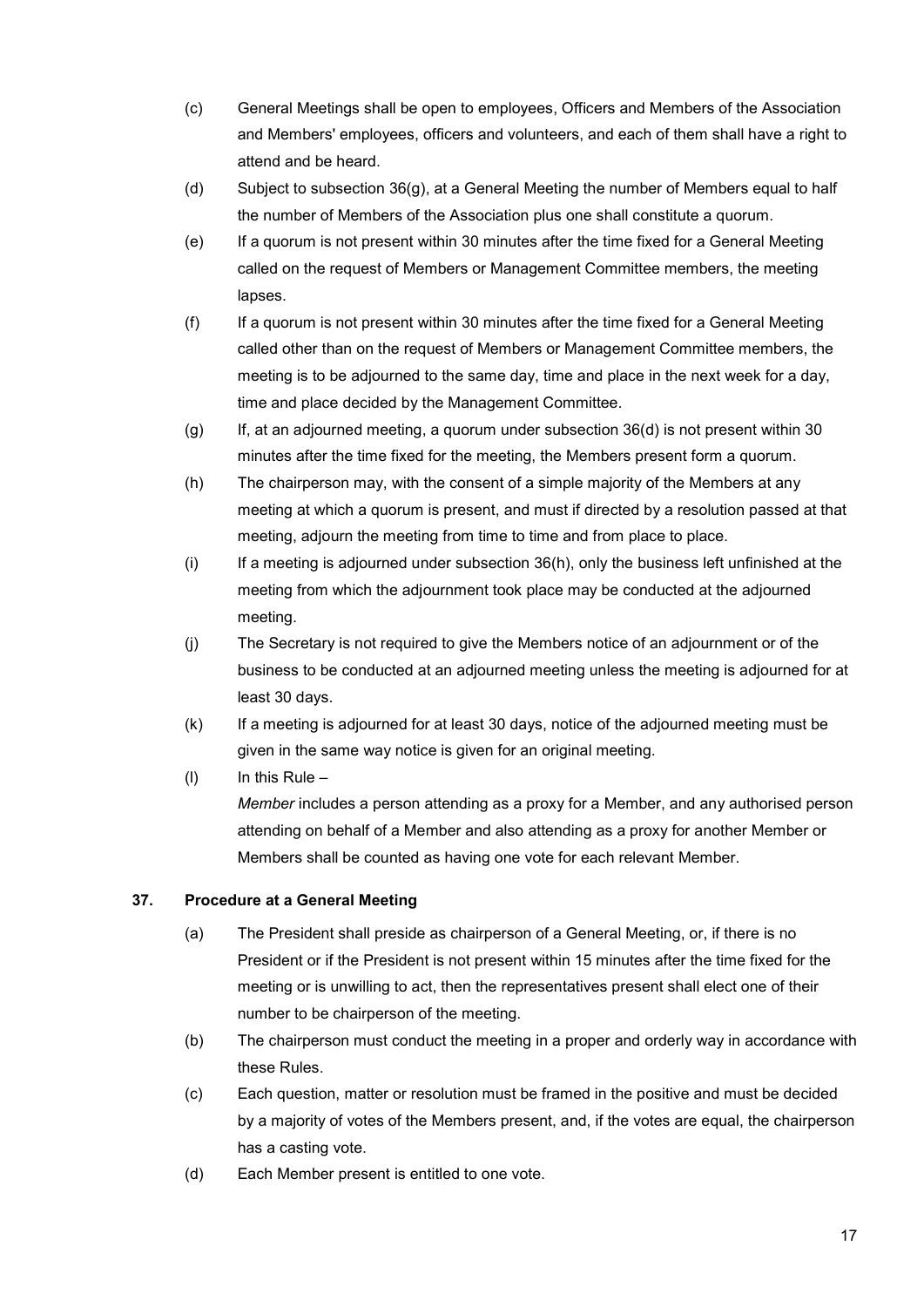- (e) Voting may be by a show of hands or a division of Members, unless at least 20% of the Members present demand a secret ballot.
- (f) The result of a secret ballot as declared by the chairperson is taken to be a resolution of the meeting at which the ballot is held.
- (g) In the event of some Members attending by telephone linkup or other electronic means and a secret ballot being called, those Members shall inform one of the persons appointed to conduct the ballot of their vote which shall be kept confidential.
- (h) A Member may vote by proxy if they are unable to attend. On any vote every Member which is present or has a proxy appointed is entitled to one vote.
- (i) An instrument appointing a proxy must be in writing, and be signed by a properly authorised officer or agent of the Member.
- (j) A proxy must be an authorised representative of a Member.
- (k) The instrument appointing a proxy is taken to confer authority to demand or join in demanding a secret ballot.
- (l) The instrument appointing a proxy must be the same or as similar to the form in Appendix 1 as circumstances permit.
- (m) Each instrument appointing a proxy must be given to the Secretary before the start of the meeting or adjourned meeting at which the person named in the instrument proposes to vote and may be provided by electronic means.
- (n) The Secretary must ensure full and accurate minutes of all questions, matters, resolutions and other proceedings of each General Meeting are kept at the premises of the Association.
- (o) The Secretary must ensure the minutes for each General Meeting are available for inspection at all reasonable times by any financial Member who previously applies to the Secretary for the inspection.
- $(p)$  In this Rule –

Member includes a person attending as a proxy and any authorised person attending on behalf of a Member and also attending as a proxy for another Member or Members shall be counted as having one vote for each relevant Member.

#### 38. Minutes

To ensure the accuracy of the minutes recorded under Rule  $37(n)$  above  $-$ 

- (a) the minutes of each General Meeting must be signed by the chairperson of the meeting, or the chairperson of the next General Meeting, verifying their accuracy; and
- (b) the minutes of each Annual General Meeting must be signed by the chairperson of the Annual General Meeting, or the chairperson of the next meeting of the Association that is a General Meeting or Annual General Meeting, verifying their accuracy.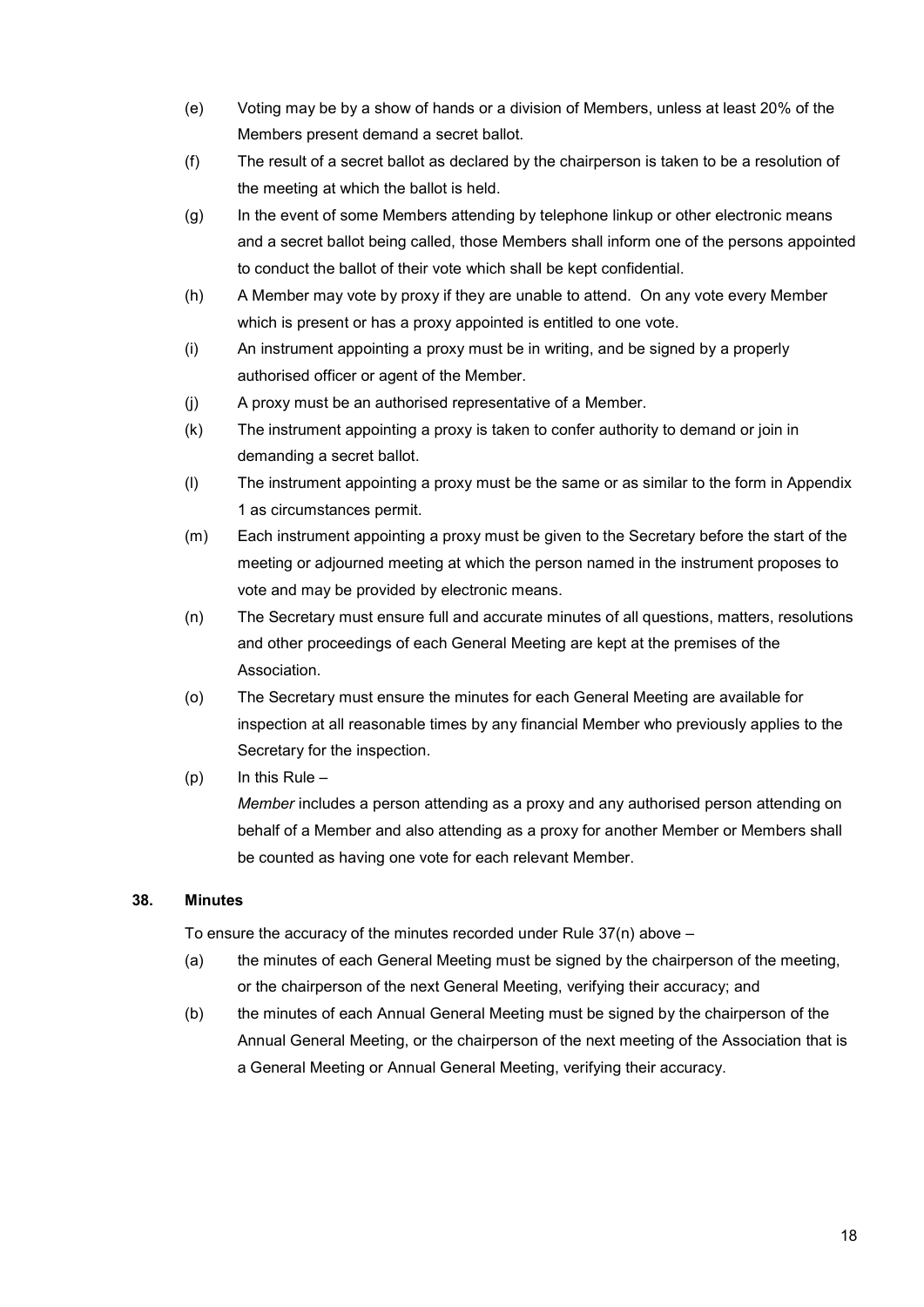# PART 6 – MISCELLANEOUS

#### 39. By-laws

- (a) The Management Committee may make, amend or repeal by-laws for the internal management of the Association provided that such by-laws are not inconsistent with these Rules.
- (b) A by-law may be set aside or amended by a two-third majority vote of Members at a General Meeting of the Association.

#### 40. Alteration of Rules

- (a) These Rules may only be altered in accordance with the Act.
- (b) A special resolution making a material alteration to, or materially affecting, Rules 1, 2, 47 or 51 must be notified in writing to a Deputy Commissioner of Taxation.
- (c) A special resolution making an alteration to or affecting the Rules is of no effect until the notice has been lodged with the Director General in accordance with the Act.

#### 41. Common Seal

- (a) The Management Committee must ensure the Association has a common seal.
- (b) The common seal must be
	- (i) kept securely by the Management Committee; and
	- (ii) used only under the authority of the Management Committee.
- (c) Each instrument to which the seal is attached must be signed by an Officer and countersigned by a second Officer or by some other person authorised by the Management Committee for the purpose.

#### 42. Contracts

- (a) The Association may enter into or vary contracts in accordance with the Act and these Rules as follows:
	- (i) where a contract is required by law to be in writing and under seal shall be made in writing and under the Association's common seal;
	- (ii) written contracts may be signed on behalf of the Association by:
		- (A) any two Officers;
		- (B) any Officer and the Secretary; or
		- (C) any person to whom authority to sign the relevant contract has been granted by the Management Committee.
- (b) A document or proceeding requiring authentication by the Association may be signed by the Secretary and need not be under its common seal.

#### 43. Service of Notices

(a) For the purpose of these Rules, a notice may be served by or on behalf of the Association upon any Member personally or by sending it by pre-paid post to the Member at the Member's address shown in the register of Members, or by sending it by facsimile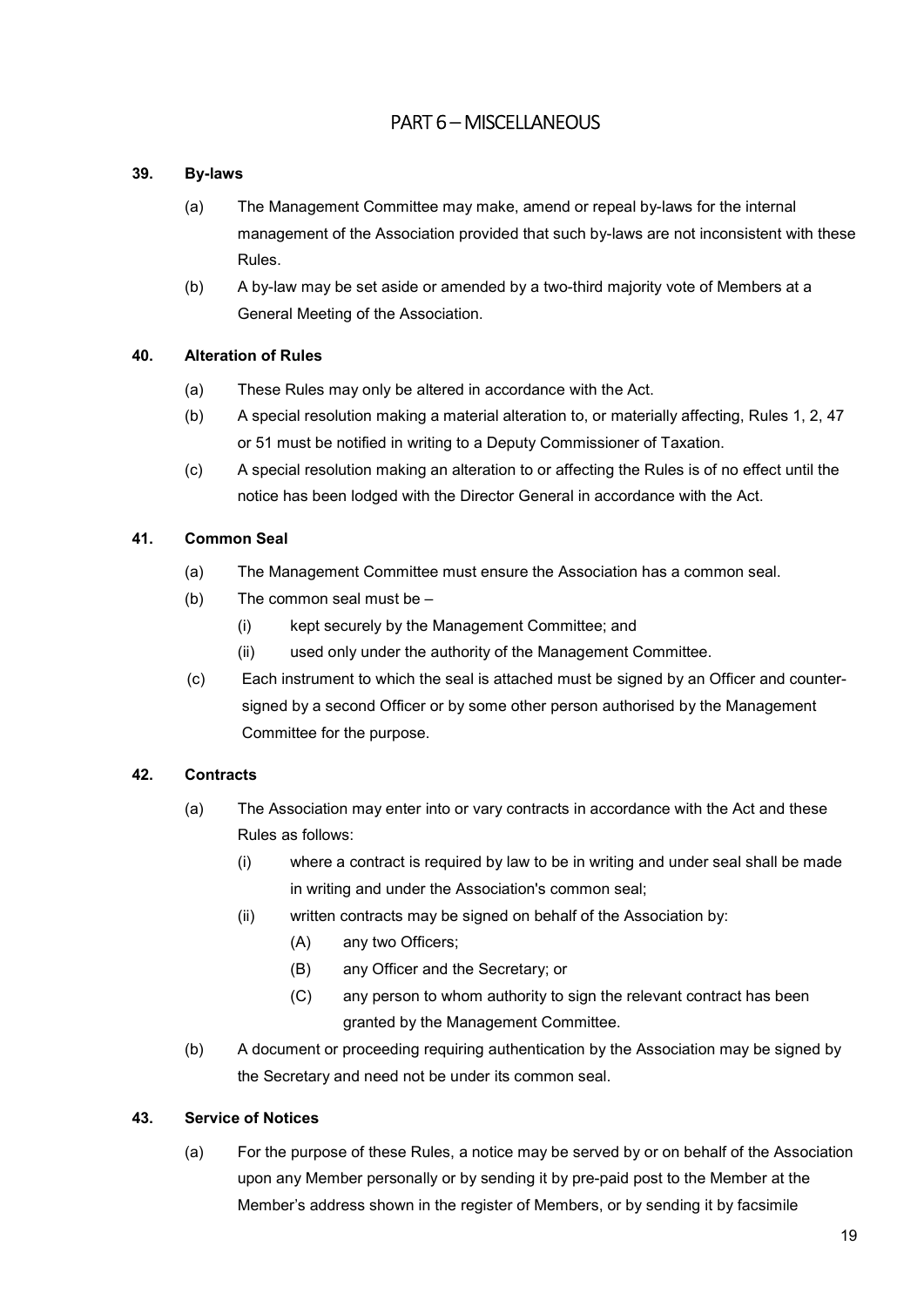transmission or some other form of electronic transmission to an address specified by the Member for giving or serving of notices.

- (b) For the purpose of these Rules, a notice is taken, unless the contrary is proved, to have been given or served:
	- (i) if delivered personally, at the time of delivery; or
	- (ii) if faxed, when a confirmation report that all pages of the facsimile have been transmitted to the facsimile number, is received but if transmission or receipt is after 5.00 pm, it is taken as received on the next business day; or
	- (iii) if sent electronically, on the next business day; or
	- (iv) if posted, on the second business day after it was posted.

#### 44. Confidential information & Privacy

- (a) If a Member provides Confidential Information to the Association (whether or not at the request of the Association) which is clearly marked as confidential, the Association will:
	- (i) keep such Confidential Information confidential by exercising a degree of care not less than the care used by the Association to protect its own confidential information; and
	- (ii) only disclose such Confidential Information to the Management Committee in a form which ensures that it is not obvious which Member provided the Confidential Information, nor to which Member the Confidential Information relates.
- (b) Rule 44(a) above does not prevent the Association from disclosing Confidential Information:
	- (i) which at the time of the Member's disclosure of the Confidential Information to the Association was already in the Association's possession having been lawfully obtained;
	- (ii) which is or becomes generally available to the public otherwise than by disclosure in breach of these Rules;
	- (iii) which becomes available to the Association from a third person who, at the time of use or disclosure, the Association believes on reasonable grounds is legally entitled to possess the information and to provide it to the Association without breaching any obligation of confidentiality owed to the Member in relation to such information;
	- (iv) which is developed or derived by the Association independently of and without reference to any Confidential Information; and
	- (v) where such disclosure or use is required by law, rule, regulation, or legal, judicial or administrative process (including an order of a court, a government authority, or a judicial body), provided that the Association makes reasonable attempts to consult with the Member and to endeavour to agree the content of any announcement or disclosure that the Association is required to make prior to making such disclosure.
- (c) If, and to the extent that, any of the Confidential Information disclosed to the Association contains any Personal Information, the Association must: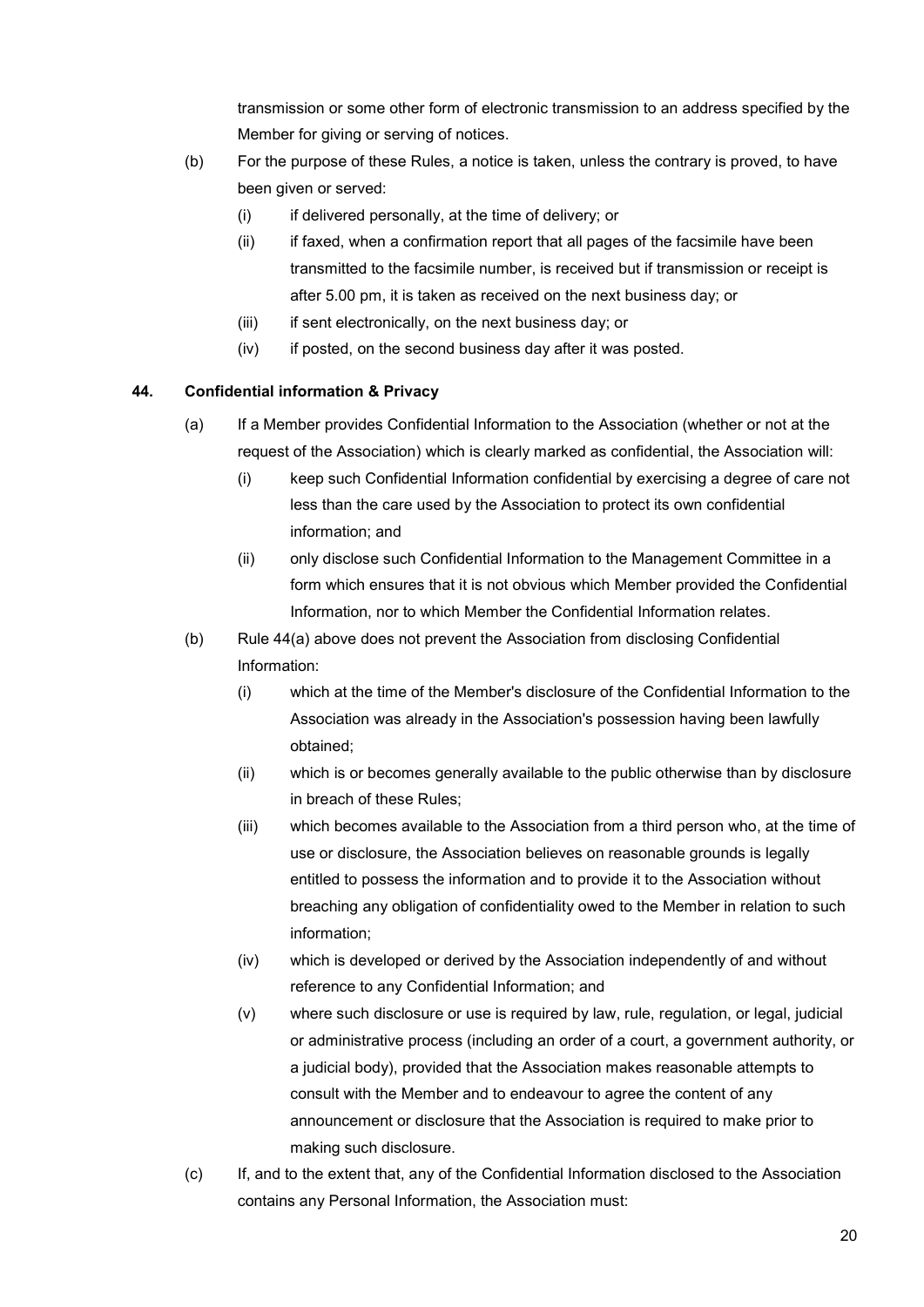- (i) comply with all applicable privacy or data protection laws regulating the collection, storage, use and disclosure of Personal Information, as if it were subject to those laws;
- (ii) promptly notify the relevant Member if it becomes aware of any misuse, loss, unauthorised access or disclosure of Personal Information disclosed to it by that Member, or of any complaint or investigation under, or relating to, any of the laws referred to in Rule 44(c)(i) above in relation to the Personal Information; and
- (iii) cooperate with the relevant Member in the resolution of any such complaint or investigation.

#### 45. Income and Property

- (a) The Association's income and property must be applied solely towards promoting the Association's purposes and exercising its powers as set out in these Rules. No part of the income or property may be paid, transferred or distributed, directly or indirectly, by way of dividend, bonus, fee or otherwise, to any of the Members.
- (b) Subsection (a) does not prohibit making a payment in good faith for:
	- (i) out-of-pocket expenses incurred by a Member; or
	- (ii) a service rendered to the Association by a Member in a professional or technical capacity where:
		- (A) the provision of the service has the prior approval of the Management Committee; and
		- (B) the amount payable is not more than an amount which commercially would be reasonable payment for the service.
- (c) Subsection (a) does not prohibit making a payment:
	- (i) in good faith to any Member for goods supplied in the ordinary and usual course of business; or
	- (ii) of reasonable and proper interest on money borrowed from a Member; or
	- (iii) of reasonable and proper rent for premises let by any Member to the Association.

#### 46. Accounts

- (a) The funds of the Association must be kept in an account in the name of the Association in a financial institution decided by the Management Committee.
- (b) Records and accounts must be kept in the English language showing full and accurate particulars of the financial affairs of the Association.
- (c) The Management Committee must approve or ratify the Association's expenditure and record such approval or ratification in the Association's minute book.
- (d) At intervals decided by the Management Committee, but in any event not less frequently than once every Financial Year, the Management Committee must consider and approve a budget of all expenditure that may be incurred during the period covered by the budget (Budget).
- (e) All amounts must be deposited in the financial institution accounts as soon as practicable after receipt.
- (f) The Association must, as soon as practicable after receiving any money, issue an appropriate receipt.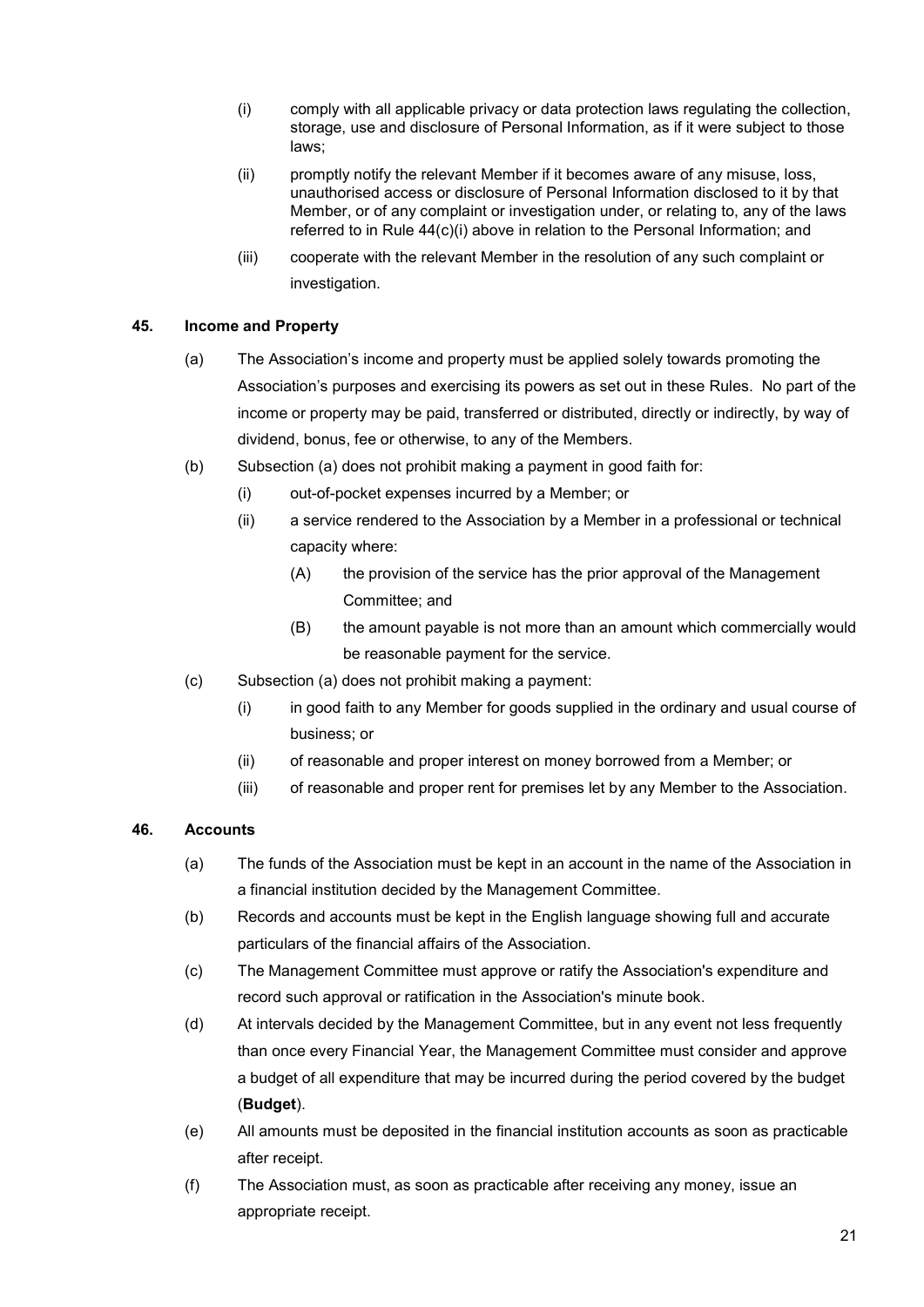- (g) A payment by the Association of \$100 or more must be made by cheque or electronic funds transfer.
- (h) Any cheques of any value or payments of \$100 or more against the Association's accounts (with the exception of the Association's credit card account) must be authorised by two people, being one of the following –
	- (i) the President;
	- (ii) the Secretary; or
	- (iii) the Treasurer;

together with an Officer or employee authorised by the Management Committee to approve payments and sign cheques (up to a maximum of three Officers with such authority).

- (i) The Association may operate a credit card account, and only the director may authorise payments against that account.
- (j) Cheques, other than cheques for wages, allowances or petty cash recoupment, must be crossed 'not negotiable'.
- (k) A petty cash account and a petty cash book must be kept, and the Management Committee must decide the amount of petty cash to be kept in the account.
- (l) The Treasurer must, as soon as practicable after the end of each financial year, ensure a statement containing the following particulars is prepared –
	- (i) the income and expenditure for the financial year just ended; and
	- (ii) the Association's assets and liabilities at the close of the year; and
	- (iii) the mortgages, charges and securities affecting the property of the Association at the close of the year.
- (m) The auditor must examine the statement prepared under Rule 47(l) and present a report about it to the Secretary before the next Annual General Meeting following the financial year for which the audit was made.

#### 47. Source of Funds

The funds of the Association are to be derived from application or joining fees, annual membership fees, levies, grants, donations and, subject to any resolution passed by the Association in General Meeting, such other sources as the Management Committee determines.

#### 48. Documents

The Management Committee must ensure the safe custody of books, documents, instruments of title and securities of the Association.

#### 49. Financial Year

The financial year of the Association closes on 30 June in each year.

#### 50. Auditor

- (a) The Association is to appoint an auditor or auditors.
- (b) The auditor or auditors are to be appointed at the Annual General Meeting, or at an earlier meeting if necessary. They are to examine all the Association's financial records for the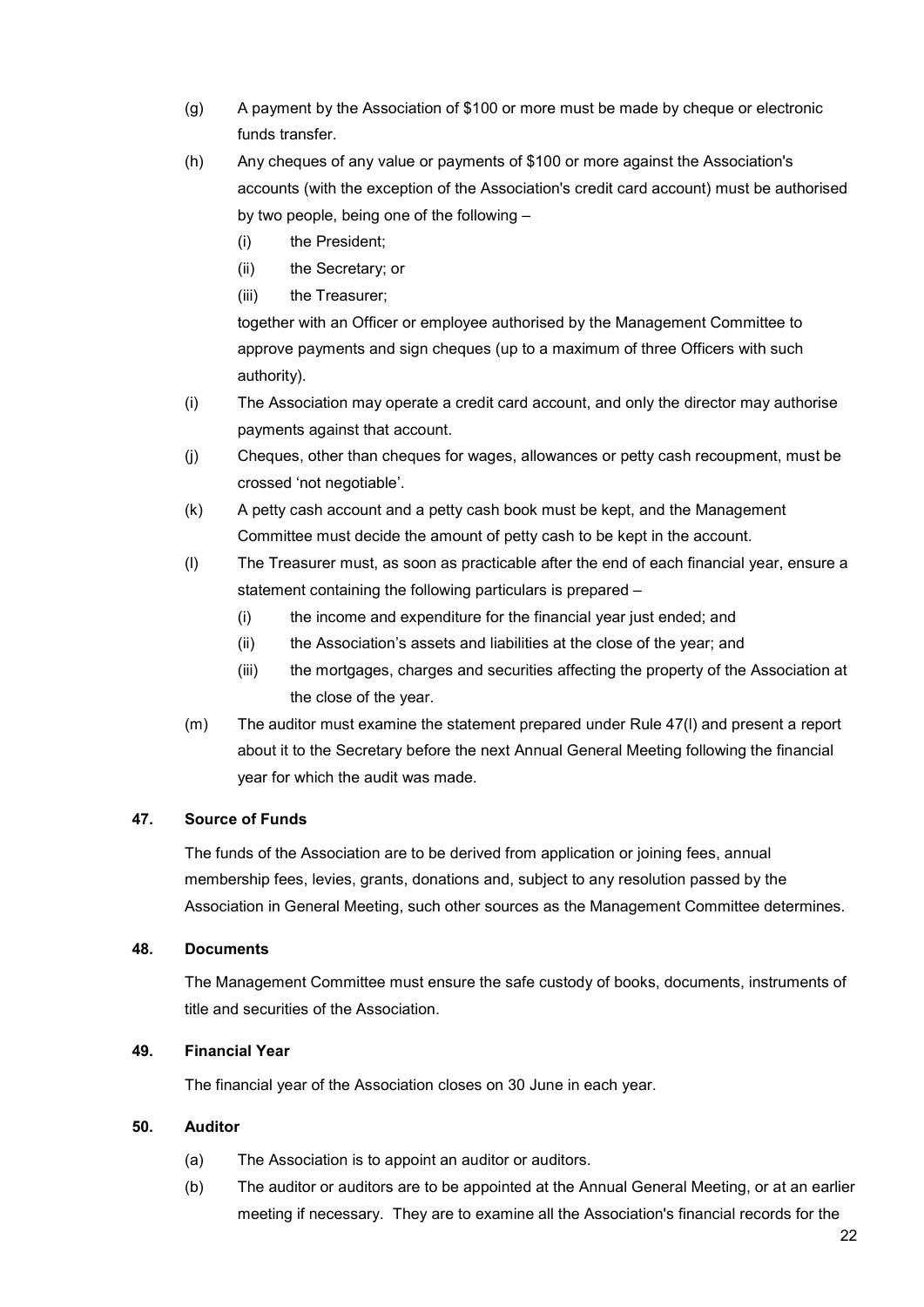relevant financial year including, but not limited to, accounts, vouchers, receipt books and financial statements and furnish a report on those records to the Members to be presented at the Annual General Meeting. Audits are to be conducted each financial year or at a lesser interval if so determined by the Members at a General Meeting of the Association or the Management Committee.

(c) An auditor is not to be a member or closely related to any member of the Association or Management Committee.

#### 51. Winding Up

- (a) On winding up or dissolution of the Association, the liability of Members will be limited to the amount, if any, unpaid by way of submission, membership fee or other levy.
- (b) If, on the winding up or dissolution of the Association, any property remains after satisfaction of all its debts and liabilities, this property must only be given or transferred to an institution:
	- (i) which is charitable at law; and
	- (ii) whose constitution prohibits distributions or payments to its Members and Management Committee Members to an extent at least as great as is outlined in Rule 45; and
	- (iii) is a deductible gift recipient under Subdivision 30-BA of the ITAA 97.
- (c) The identity of the institution referred to in Rule 51(b) must be decided by the Management Committee at or before the time of winding up or dissolution of the Association and, if the Management Committee cannot or does not decide, the Registrar General (Qld).

#### 52. Procedural Irregularity

To the extent permitted by the Act and the Regulation, no General Meeting or meeting of the Management Committee, nor any act, proceeding or business of any such meeting is or will be rendered voidable or invalid merely because of:

- (a) the failure of any person to receive notice of the meeting; or
- (b) any other procedural irregularity.